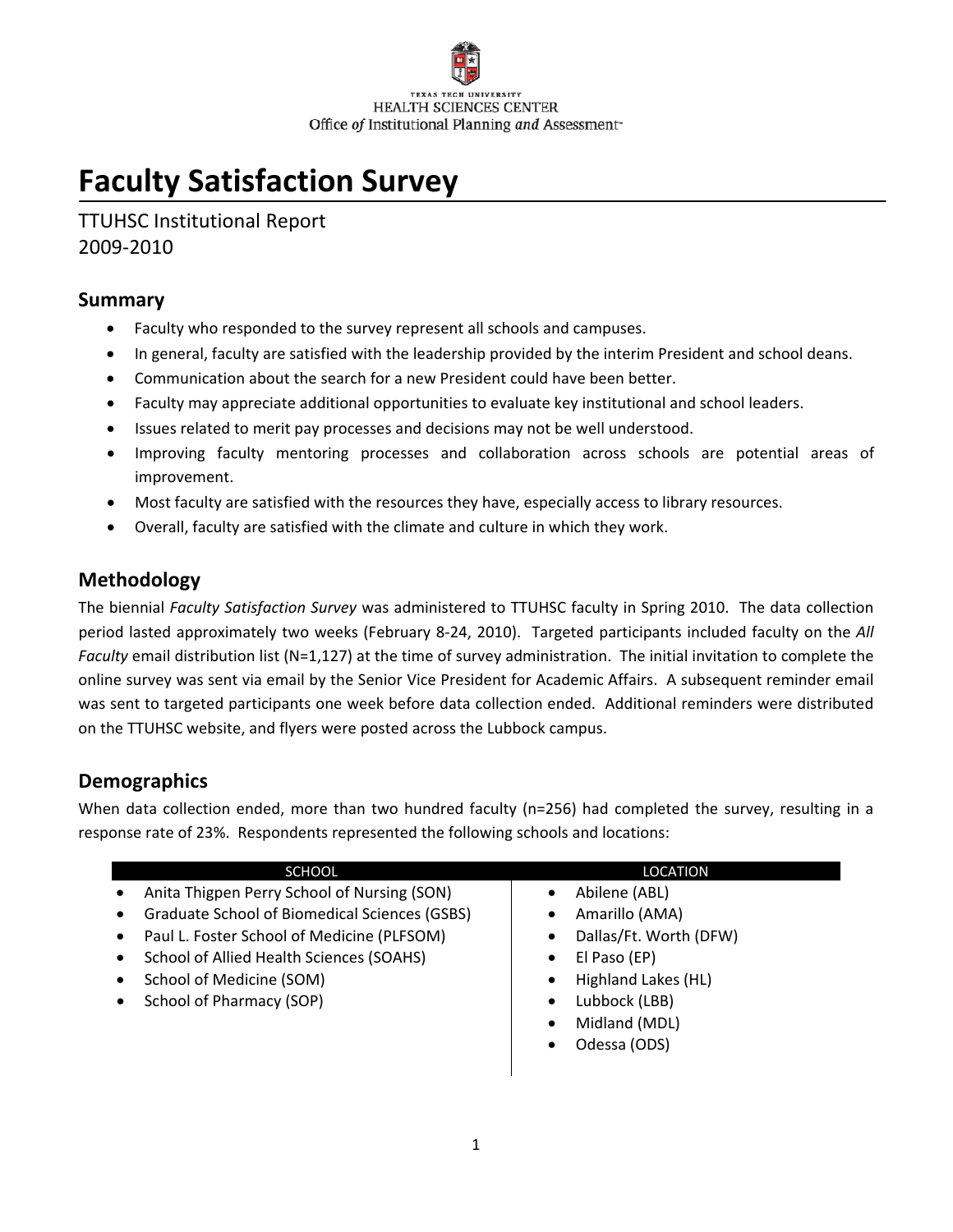*Figure 1* compares the overall faculty and respondent distributions by primary school appointment. Even though SOM appeared to have the highest percentage of survey respondents (=38%), SOM also has the highest faculty representation at TTUHSC (=29%). A few respondents (=2%) did not indicate a primary appointment.



*Figure 2* illustrates the percent of respondents by location. More than half of respondents represented the Lubbock campus (=53%), and approximately one-fourth represented the El Paso campus (=25%). A few respondents (=2%) did not provide a campus affiliation.

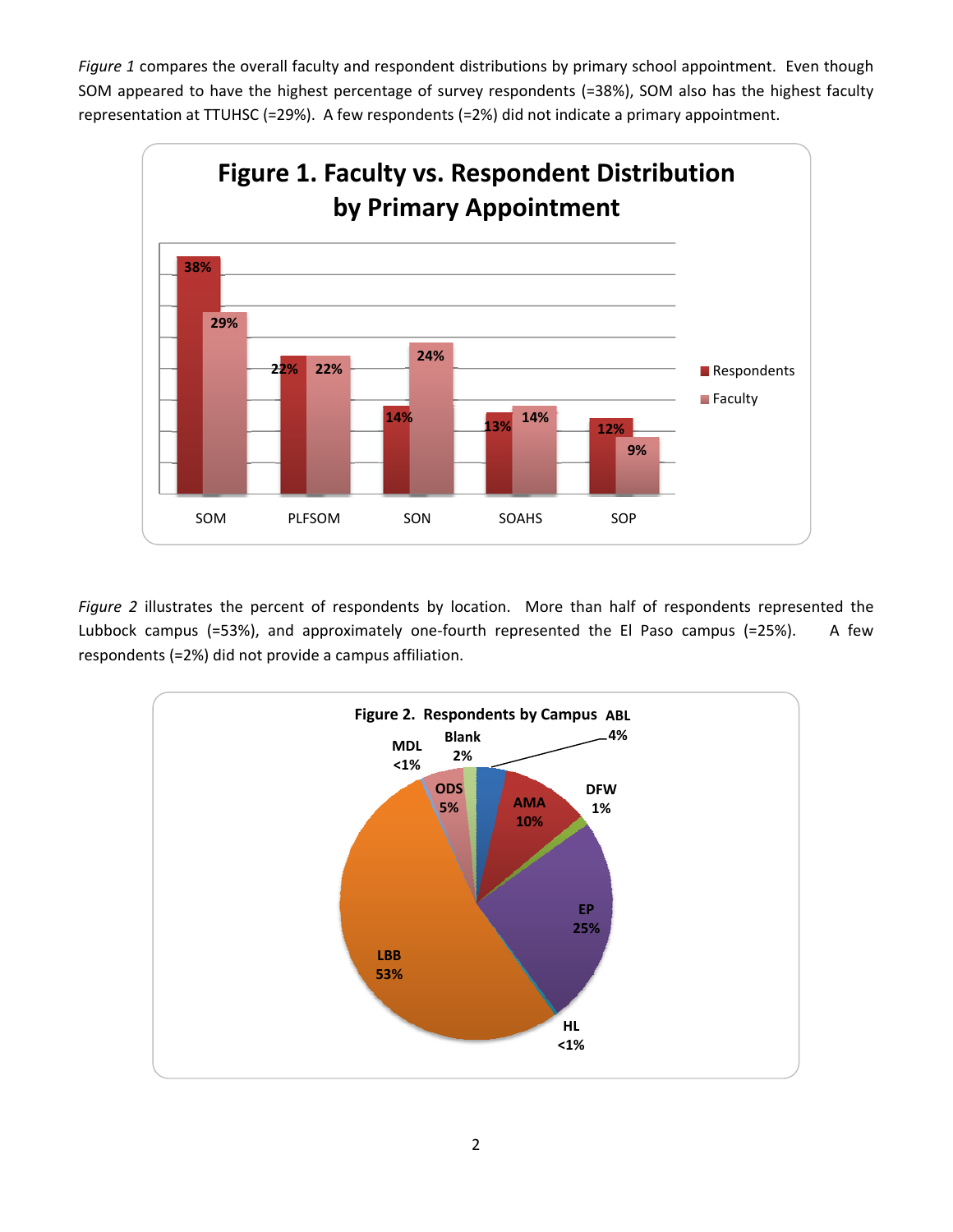Because GSBS faculty indicated a primary appointment in SOM or SOP, they do not appear as a separate sub‐ group in *Figure 1*. *Figure 3*, therefore, indicates the frequency of respondents by school, including GSBS appointments.



In addition to school and location, respondents provided information related to their position and years of experience as TTUHSC faculty. Six of ten respondents classified themselves as non‐tenure track faculty (see *Figure 4*), and half of all respondents indicated they had been TTUHSC faculty for five years or less (see *Figure 5*).





**Figure 5. Years as TTUHSC Faculty**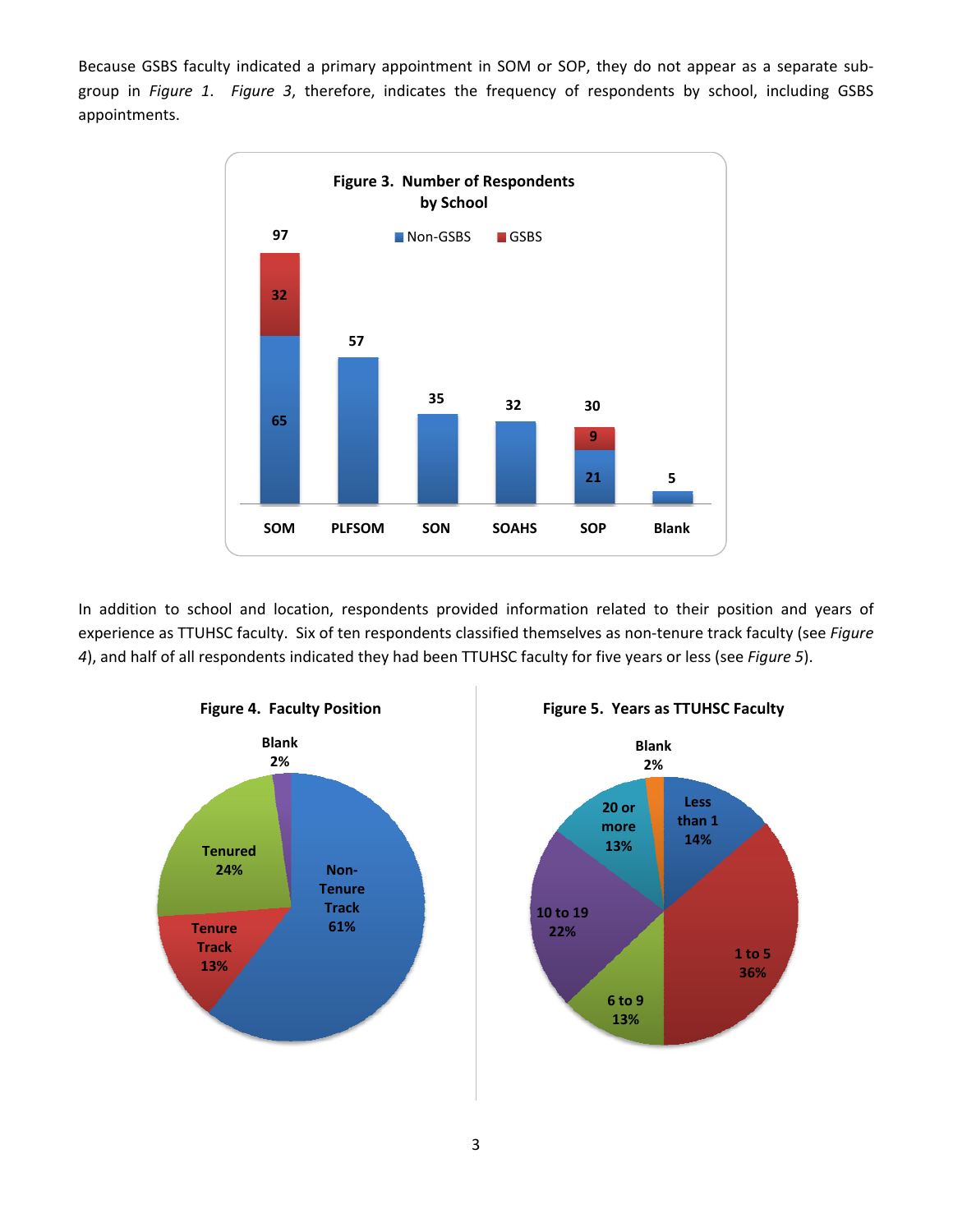## **Data**

**Quantitative Data**. Faculty were asked to indicate their level of satisfaction with each item using a 6‐point scale (*6=Extremely Satisfied, 5=Satisfied, 4=Slightly Satisfied, 3=Slightly Dissatisfied, 2=Dissatisfied, and 1=Extremely Dissatisfied*). Item means, therefore, range from 1.00‐6.00 and are color‐coded to highlight areas of strength and potential improvement (Red: <3.00, Yellow: 3.00‐3.99, Green: ≥5.00). Respondents were also given a *Not Applicable* option, but these responses were not included in the calculation of item means.

**Institutional Results (pp. 5‐11):** *Appendix A* presents survey results for the institution as a whole. For each item, the following data are provided:

- Mean level of satisfaction
- Total number of respondents for the scaled responses
- Percent distribution across response options
- Number of respondents for a specific response
- Color‐coded graph illustrating the distribution of scaled responses

*Note: Some n values exceed 256 because SOM and SOP faculty with a GSBS appointment provided responses for some items twice—once for their primary appointment and once for the GSBS appointment.* 

**Results by School (pp. 12‐18):** *Appendix B* presents survey results according to school. For each item, the following data are provided:

- Total number of respondents for the scaled responses
- Mean level of satisfaction
- Standard deviation

*Note: Many values for GSBS faculty are missing. These respondents were asked to provide responses for their primary appointment for most items. They were asked to provide information related to their GSBS role only on selected items.*

**Results by Campus (pp. 19‐26):** *Appendix C* presents survey results according to campus. For each item, the following data are provided:

- Total number of respondents for the scaled responses
- Mean level of satisfaction
- Standard deviation

Note: In an effort to protect the identity of respondents, results are not provided for sub-groups with *less than 5 respondents. Their responses are included, however, in the institutional and school‐level results.* 

**Qualitative Data.** At the end of the survey, faculty were asked to respond to two open-ended questions:

- (1) What is the most positive aspect about working at TTUHSC?
- (2) Describe an area that needs the most improvement at TTUHSC.

*Appendix D* presents a summary of those comments **(pp.27‐28)**. They have been categorized based on the major sections of the survey. Frequencies of related comments are provided in parentheses. For the top three sections, additional themes are identified.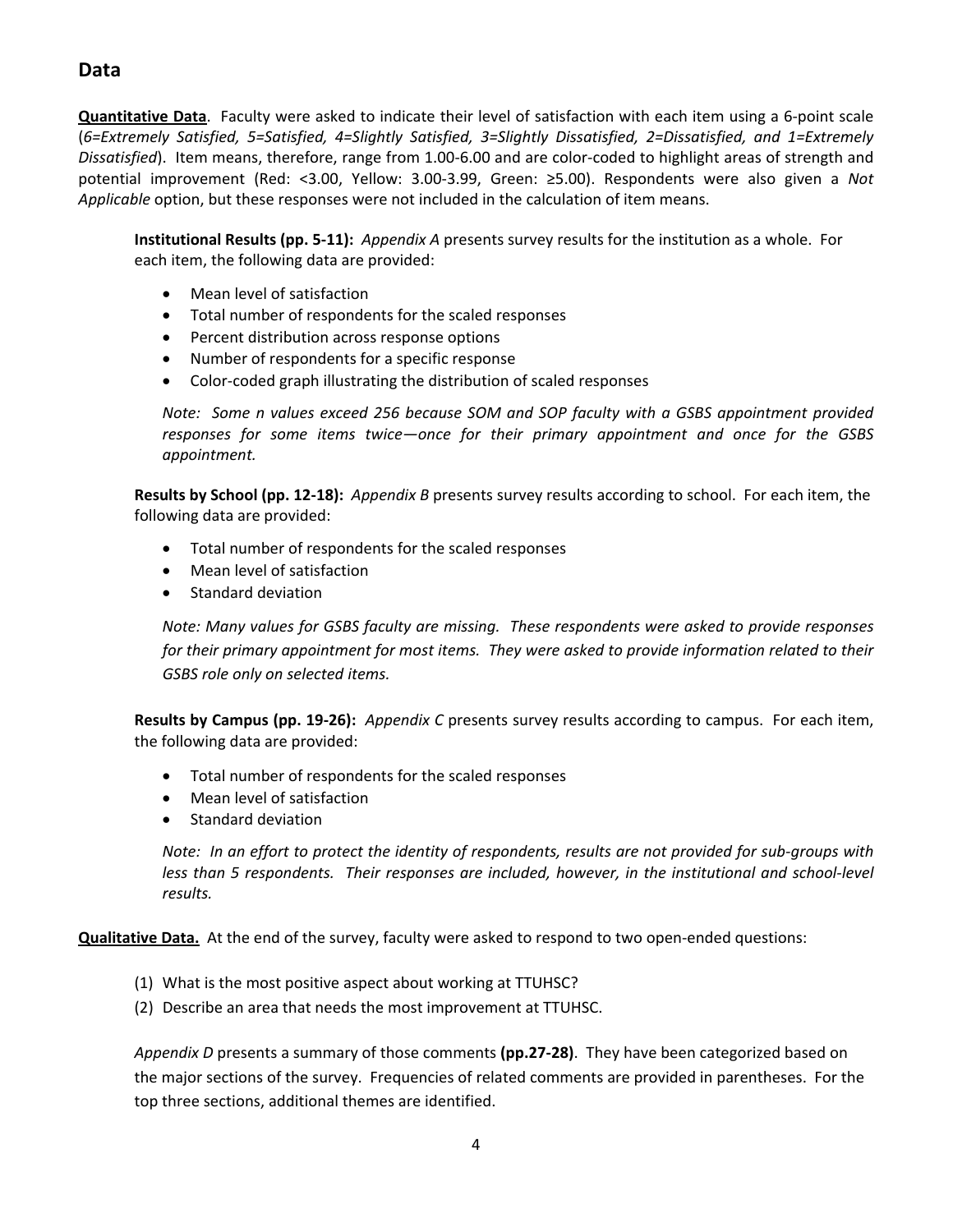## **APPENDIX A. INSTITUTIONAL RESULTS**

|                                                    |                   | <b>Extremely</b><br><b>Satisfied</b> | <b>Satisfied</b> | <b>Slightly</b><br><b>Satisfied</b> | <b>Slightly</b><br><b>Dissatisfied</b> | <b>Dissatisfied</b> | <b>Extremely</b><br>Dissatisfied   Applicable | <b>Not</b>    | <b>DISTRIBUTION*</b> |
|----------------------------------------------------|-------------------|--------------------------------------|------------------|-------------------------------------|----------------------------------------|---------------------|-----------------------------------------------|---------------|----------------------|
|                                                    | Mean <sup>*</sup> | %                                    | $\frac{0}{0}$    | $\frac{9}{6}$                       | $\%$                                   | %                   | $\frac{0}{0}$                                 | $\frac{0}{0}$ |                      |
| <b>INSTITUTIONAL LEADERSHIP</b>                    | $\mathsf{n}$      | n                                    | $\mathbf n$      | $\mathsf{n}$                        | $\mathsf{n}$                           | $\mathsf{n}$        | n                                             | n             |                      |
| 1. Interim President's leadership                  | 4.79              | 10.7                                 | 52.7             | 11.5                                | 2.3                                    | 3.4                 | $\mathbf{.4}$                                 | 12.6          |                      |
|                                                    | 212               | 28                                   | 138              | 30                                  | 6                                      | 9                   | $\mathbf{1}$                                  | 33            |                      |
|                                                    |                   |                                      |                  |                                     |                                        |                     |                                               |               |                      |
| 2. Communication about the search                  | 3.42              | 3.8                                  | 22.9             | 15.3                                | 17.6                                   | 18.3                | 8.8                                           | 6.9           |                      |
| for a new president                                | 227               | 10                                   | 60               | 40                                  | 46                                     | 48                  | 23                                            | 18            |                      |
|                                                    |                   |                                      |                  |                                     |                                        |                     |                                               |               |                      |
| 3. TTUHSC leadership's receptivity                 | 3.97              | 4.6                                  | 29.4             | 21.0                                | 9.5                                    | 11.1                | 3.1                                           | 13.4          |                      |
| to faculty input                                   | 206               | 12                                   | 77               | 55                                  | 25                                     | 29                  | 8                                             | 35            |                      |
|                                                    |                   |                                      |                  |                                     |                                        |                     |                                               |               |                      |
| 4. Recognition by TTUHSC<br>leadership for faculty | 4.31              | 8.0                                  | 41.2             | 23.3                                | 7.6                                    | 6.5                 | 3.1                                           | 3.8           |                      |
| accomplishments                                    | 235               | 21                                   | 108              | 61                                  | 20                                     | 17                  | 8                                             | 10            |                      |
|                                                    |                   |                                      |                  |                                     |                                        |                     |                                               |               |                      |
| 5. Faculty opportunities to evaluate               | 3.76              | 3.8                                  | 29.0             | 21.8                                | 16.0                                   | 11.1                | 6.5                                           | 5.7           |                      |
| <b>TTUHSC leadership</b>                           | 231               | 10                                   | 76               | 57                                  | 42                                     | 29                  | 17                                            | 15            |                      |
|                                                    |                   |                                      |                  |                                     |                                        |                     |                                               |               |                      |
| 6. Representation of my interests                  | 4.18              | 6.9                                  | 34.7             | 20.2                                | 11.1                                   | 6.9                 | 3.1                                           | 11.1          |                      |
| through Faculty Senate                             | 217               | 18                                   | 91               | 53                                  | 29                                     | 18                  | 8                                             | 29            |                      |

.<br>Neans are color-coded to highlight areas of strength and potential improvement (Red: <3.00, Yellow: 3.00-3.99, Green: ≥5.00).

 $\ddot{}$  For the distribution of scaled responses, dark green indicates the highest level of satisfaction. Bright red indicates the highest level of dissatisfaction.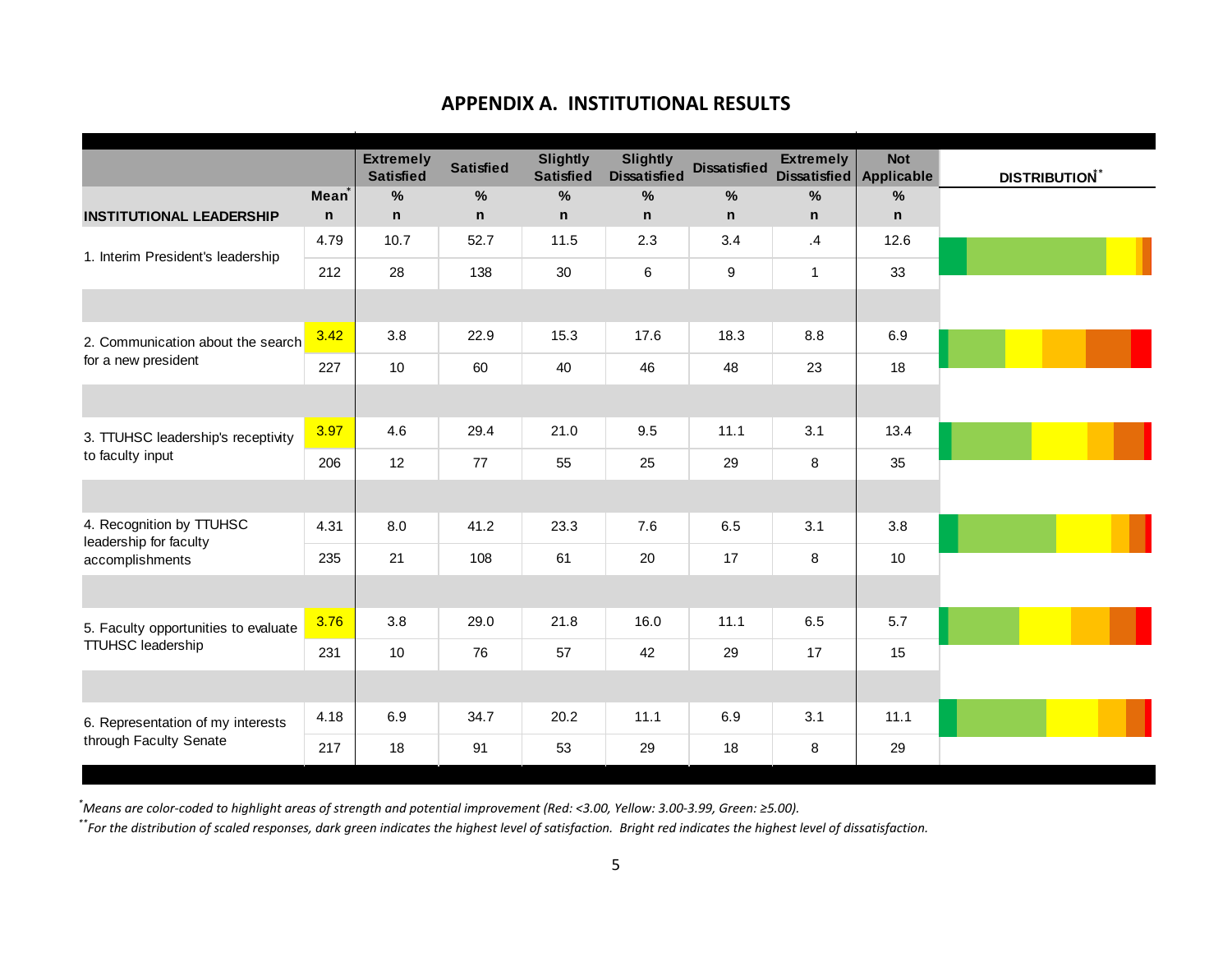|                                  |              | <b>Extremely</b><br><b>Satisfied</b> | <b>Satisfied</b> | <b>Slightly</b><br><b>Satisfied</b> | <b>Slightly</b><br><b>Dissatisfied</b> | <b>Dissatisfied</b> | <b>Extremely</b> | <b>Not</b><br>Dissatisfied   Applicable | <b>DISTRIBUTION</b> |
|----------------------------------|--------------|--------------------------------------|------------------|-------------------------------------|----------------------------------------|---------------------|------------------|-----------------------------------------|---------------------|
|                                  | <b>Mean</b>  | $\frac{9}{6}$                        | %                | %                                   | $\%$                                   | %                   | $\%$             | $\%$                                    |                     |
| <b>SCHOOL LEADERSHIP</b>         | $\mathsf{n}$ | n.                                   | n.               | $\mathbf n$                         | $\mathbf n$                            | $\mathsf{n}$        | $\mathsf{n}$     | $\mathbf n$                             |                     |
| 1. Freedom to speak openly in my | 4.47         | 16.6                                 | 45.6             | 13.9                                | 7.8                                    | 8.1                 | 3.4              | 1.7                                     |                     |
| school about faculty concerns    | $282*$       | 49                                   | 135              | 41                                  | 23                                     | 24                  | 10               | 5                                       |                     |
|                                  |              |                                      |                  |                                     |                                        |                     |                  |                                         |                     |
| 2. Leadership of my school dean  | 4.79         | 35.1                                 | 32.8             | 13.5                                | 5.7                                    | 5.7                 | 3.4              | 1.4                                     |                     |
|                                  | 285          | 104                                  | 97               | 40                                  | 17                                     | 17                  | 10               | $\overline{4}$                          |                     |
|                                  |              |                                      |                  |                                     |                                        |                     |                  |                                         |                     |
| 3. My school's recognition of    | 4.51         | 18.6                                 | 42.2             | 17.9                                | 7.1                                    | 7.4                 | 2.7              | 1.4                                     |                     |
| faculty accomplishments          | 284          | 55                                   | 125              | 53                                  | 21                                     | 22                  | 8                | $\overline{a}$                          |                     |
|                                  |              |                                      |                  |                                     |                                        |                     |                  |                                         |                     |
| 4a. Five year review process for | 4.32         | 4.9                                  | 36.6             | 26.8                                | 14.6                                   | 12.2                | $\blacksquare$   | 4.9                                     |                     |
| graduate faculty status          | 41           | $\overline{2}$                       | 15               | 11                                  | $\,6\,$                                | 5                   | $\blacksquare$   | $\overline{2}$                          |                     |
|                                  |              |                                      |                  |                                     |                                        |                     |                  |                                         |                     |
| 4b. Formal evaluation process of | 4.36         | 16.4                                 | 39.3             | 15.3                                | 9.5                                    | 9.2                 | 3.4              | .8                                      |                     |
| faculty                          | 244          | 43                                   | 103              | 40                                  | 25                                     | 24                  | 9                | $\overline{2}$                          |                     |
|                                  |              |                                      |                  |                                     |                                        |                     |                  |                                         |                     |
| 5. Fairness of evaluation by my  | 4.48         | 15.5                                 | 45.6             | 14.5                                | 8.1                                    | 7.1                 | 3.0              | 2.7                                     |                     |
| school's leadership              | 278          | 46                                   | 135              | 43                                  | 24                                     | 21                  | 9                | 8                                       |                     |
|                                  |              |                                      |                  |                                     |                                        |                     |                  |                                         |                     |
| 6. Opportunities for faculty to  | 3.97         | 9.5                                  | 35.8             | 15.9                                | 12.8                                   | 13.5                | 5.7              | 2.7                                     |                     |
| evaluate their school leadership | 276          | 28                                   | 106              | 47                                  | 38                                     | 40                  | 17               | 8                                       |                     |

\*Sample sizes may exceed 256 because SOM and SOP faculty responded to the same item for their primary and GSBS appointments.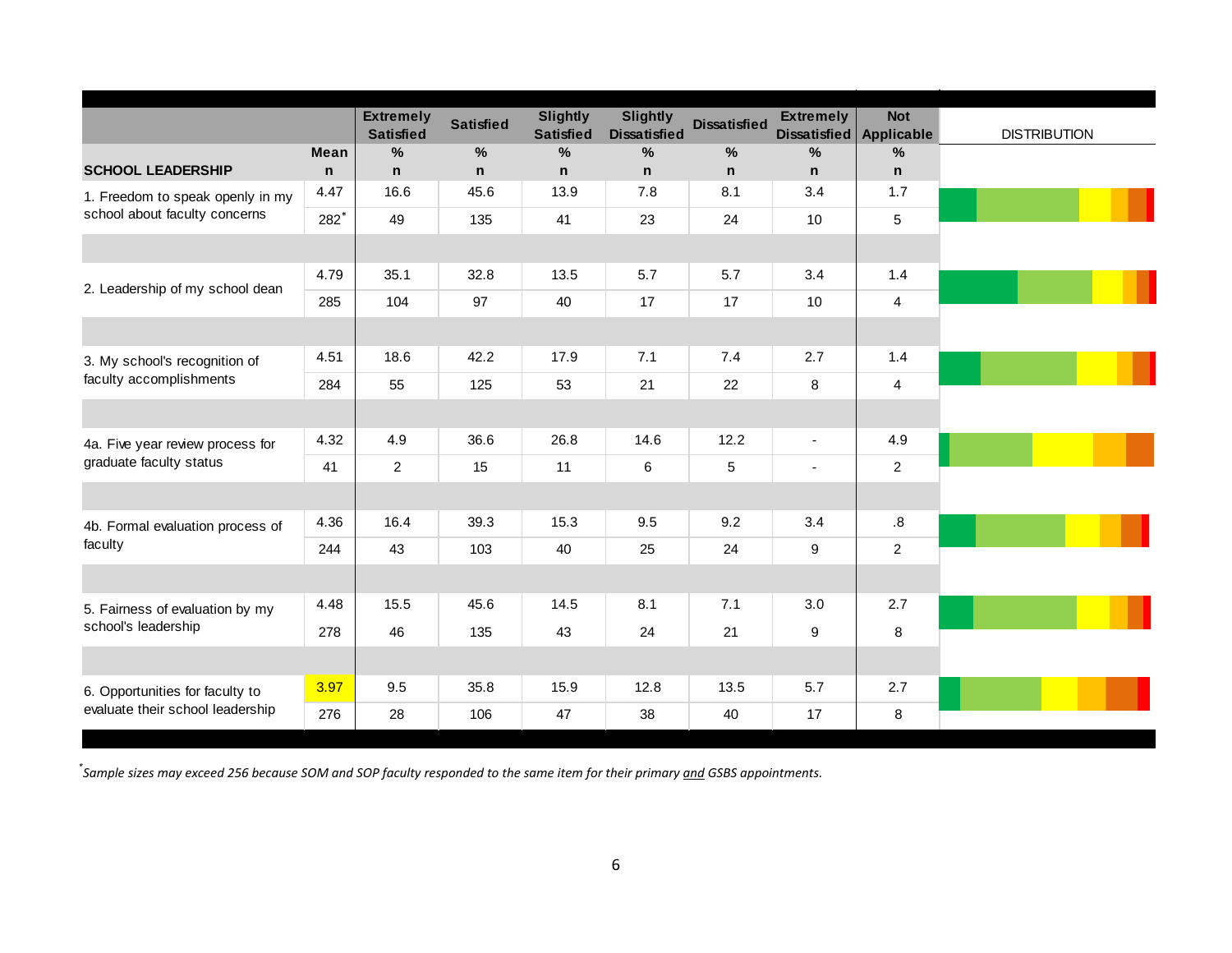|                                     |              | <b>Extremely</b><br><b>Satisfied</b> | <b>Satisfied</b> | <b>Slightly</b><br><b>Satisfied</b> | <b>Slightly</b><br><b>Dissatisfied</b> | <b>Dissatisfied</b> | <b>Extremely</b> | <b>Not</b><br>Dissatisfied Applicable | <b>DISTRIBUTION</b> |
|-------------------------------------|--------------|--------------------------------------|------------------|-------------------------------------|----------------------------------------|---------------------|------------------|---------------------------------------|---------------------|
|                                     | <b>Mean</b>  | $\frac{0}{0}$                        | $\%$             | %                                   | %                                      | %                   | %                | $\%$                                  |                     |
| <b>TENURE AND PROMOTION</b>         | $\mathsf{n}$ | n                                    | n                | $\mathsf{n}$                        | $\mathsf{n}$                           | $\mathsf{n}$        | n                | n.                                    |                     |
| 1. Clarity of the tenure process    | 4.64         | 12.2                                 | 43.5             | 16.0                                | 5.7                                    | 2.3                 | 1.9              | 13.0                                  |                     |
|                                     | 214          | 32                                   | 114              | 42                                  | 15                                     | 6                   | 5                | 34                                    |                     |
|                                     |              |                                      |                  |                                     |                                        |                     |                  |                                       |                     |
| 2. Criteria used to reach tenure    | 4.39         | 8.4                                  | 40.1             | 16.4                                | 7.3                                    | 4.6                 | 3.1              | 14.9                                  |                     |
| decisions                           | 209          | 22                                   | 105              | 43                                  | 19                                     | 12                  | 8                | 39                                    |                     |
|                                     |              |                                      |                  |                                     |                                        |                     |                  |                                       |                     |
|                                     | 4.47         | 11.1                                 | 43.1             | 19.1                                | 8.4                                    | 5.0                 | 1.9              | 6.1                                   |                     |
| 3. Clarity of the promotion process | 232          | 29                                   | 113              | 50                                  | 22                                     | 13                  | 5                | 16                                    |                     |
|                                     |              |                                      |                  |                                     |                                        |                     |                  |                                       |                     |
| 4. Criteria used to reach promotion | 4.24         | 8.8                                  | 39.7             | 19.1                                | 10.3                                   | 6.1                 | 4.6              | 5.3                                   |                     |
| decisions                           | 232          | 23                                   | 104              | 50                                  | 27                                     | 16                  | 12               | 14                                    |                     |
|                                     |              |                                      |                  |                                     |                                        |                     |                  |                                       |                     |
| 5. Clarity of the merit pay process | 3.67         | 5.7                                  | 29.4             | 16.4                                | 13.4                                   | 13.0                | 10.3             | 5.7                                   |                     |
|                                     | 231          | 15                                   | 77               | 43                                  | 35                                     | 34                  | 27               | 15                                    |                     |
|                                     |              |                                      |                  |                                     |                                        |                     |                  |                                       |                     |
| 6. Criteria used to reach merit pay | 3.68         | 5.3                                  | 28.2             | 17.9                                | 14.5                                   | 11.1                | 9.9              | 6.1                                   |                     |
| decisions                           | 228          | 14                                   | 74               | 47                                  | 38                                     | 29                  | 26               | 16                                    |                     |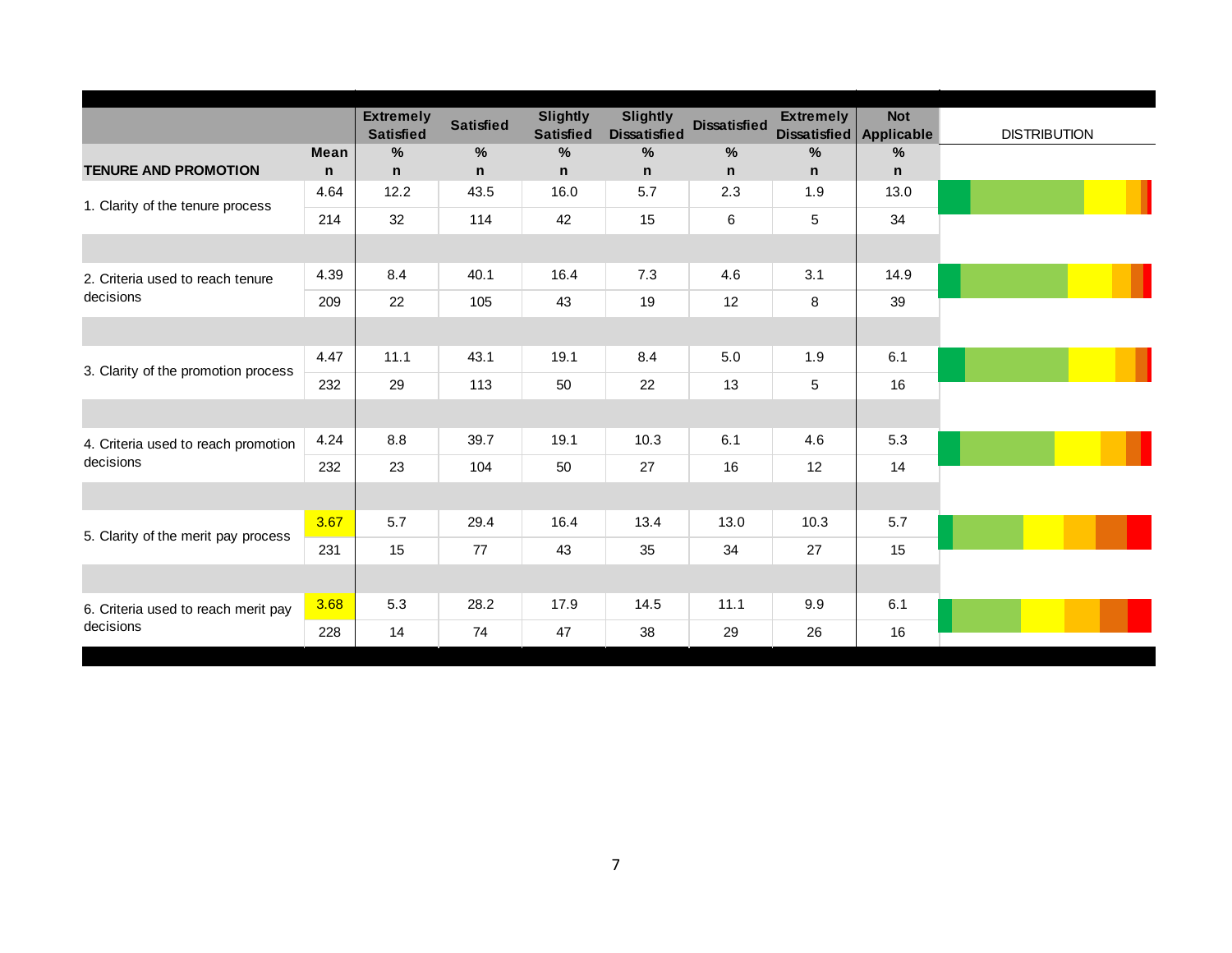|                                    |              | <b>Extremely</b><br><b>Satisfied</b> | <b>Satisfied</b> | <b>Slightly</b><br><b>Satisfied</b> | <b>Slightly</b><br><b>Dissatisfied</b> | <b>Dissatisfied</b> | <b>Extremely</b><br>Dissatisfied | <b>Not</b><br>Applicable | <b>DISTRIBUTION</b> |
|------------------------------------|--------------|--------------------------------------|------------------|-------------------------------------|----------------------------------------|---------------------|----------------------------------|--------------------------|---------------------|
|                                    | <b>Mean</b>  | %                                    | $\frac{0}{0}$    | $\%$                                | %                                      | $\%$                | $\frac{0}{0}$                    | $\%$                     |                     |
| <b>CLIMATE AND CULTURE</b>         | $\mathsf{n}$ | n                                    | $\mathsf{n}$     | $\mathsf{n}$                        | $\mathsf{n}$                           | n                   | $\mathsf{n}$                     | $\mathsf n$              |                     |
| 1. Sense of belonging at TTUHSC    | 4.59         | 19.5                                 | 41.2             | 17.6                                | 9.5                                    | 4.6                 | 1.9                              | .8                       |                     |
|                                    | 247          | 51                                   | 108              | 46                                  | 25                                     | 12                  | 5                                | $\sqrt{2}$               |                     |
|                                    |              |                                      |                  |                                     |                                        |                     |                                  |                          |                     |
|                                    | 4.57         | 23.0                                 | 40.2             | 14.2                                | 9.5                                    | 6.4                 | 3.0                              | 1.4                      |                     |
| 2. Sense of belonging to my school | 285          | 68                                   | 119              | 42                                  | 28                                     | 19                  | 9                                | $\overline{4}$           |                     |
|                                    |              |                                      |                  |                                     |                                        |                     |                                  |                          |                     |
|                                    | 4.64         | 16.2                                 | 50.0             | 15.5                                | 9.5                                    | 3.0                 | 1.0                              | 1.7                      |                     |
| 3. Diversity within my school      | 282          | 48                                   | 148              | 46                                  | 28                                     | 9                   | 3                                | $\,$ 5 $\,$              |                     |
|                                    |              |                                      |                  |                                     |                                        |                     |                                  |                          |                     |
|                                    | 4.35         | 11.8                                 | 56.4             | 11.5                                | 5.4                                    | 4.7                 | 2.0                              | 5.7                      |                     |
| 4. My teaching workload            | 272          | 35                                   | 167              | 34                                  | 16                                     | 14                  | 6                                | 17                       |                     |
|                                    |              |                                      |                  |                                     |                                        |                     |                                  |                          |                     |
| 5. My clinical workload            | 4.39         | 6.5                                  | 37.4             | 11.5                                | 5.0                                    | 5.0                 | 3.1                              | 24.4                     |                     |
|                                    | 179          | 17                                   | 98               | 30                                  | 13                                     | 13                  | 8                                | 64                       |                     |
|                                    |              |                                      |                  |                                     |                                        |                     |                                  |                          |                     |
| 6. Research expectations for my    | 4.35         | 10.1                                 | 47.6             | 13.5                                | 9.8                                    | 6.8                 | 4.1                              | 5.7                      |                     |
| position                           | 272          | 30                                   | 141              | 40                                  | 29                                     | 20                  | 12                               | 17                       |                     |
|                                    |              |                                      |                  |                                     |                                        |                     |                                  |                          |                     |
| 7. Service/committee expectations  | 4.56         | 9.1                                  | 57.4             | 14.5                                | 5.1                                    | 4.1                 | 3.4                              | 4.4                      |                     |
| for my position                    | 277          | 27                                   | 170              | 43                                  | 15                                     | 12                  | 10                               | 13                       |                     |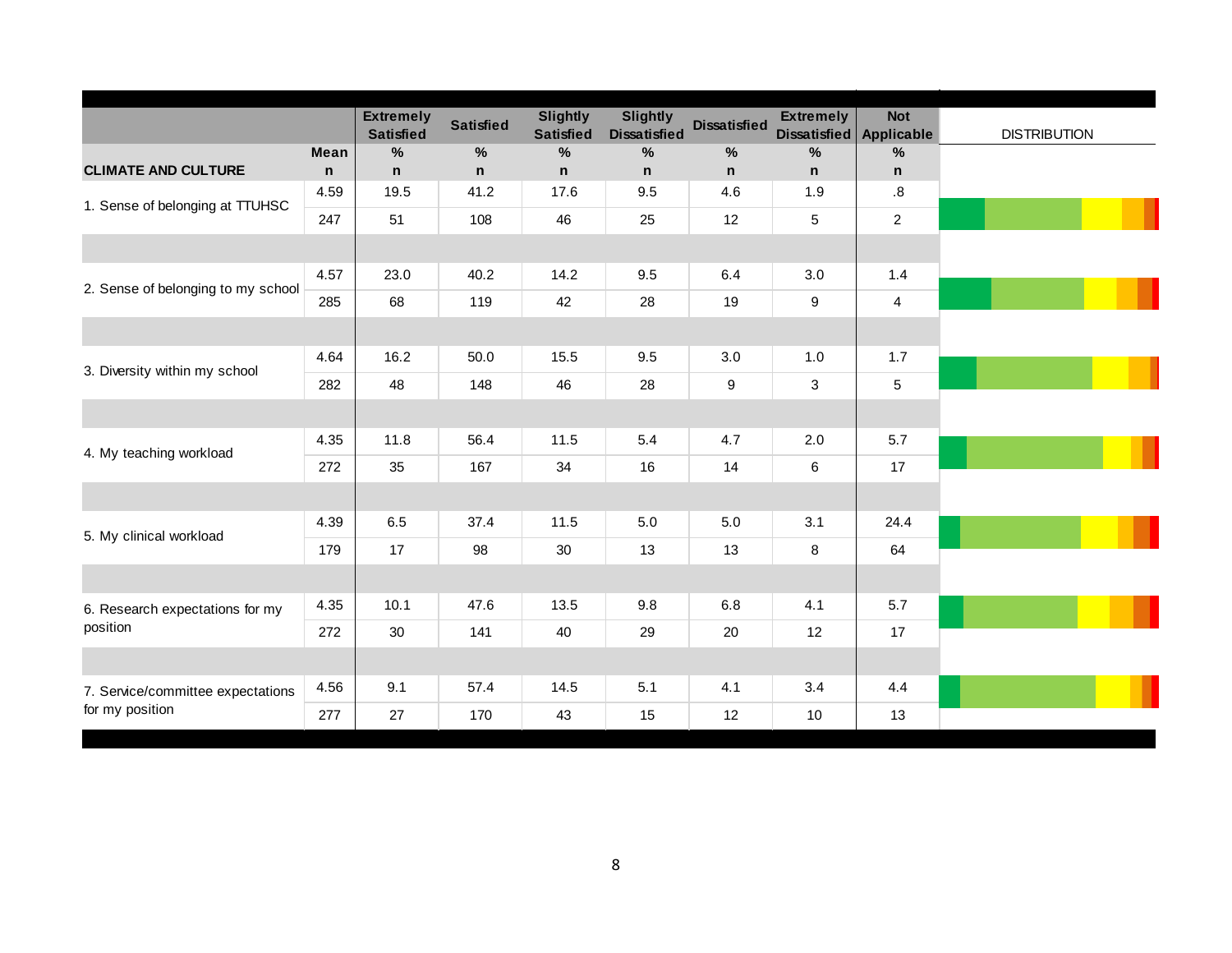| Dissatisfied Applicable<br>$\%$<br>n<br>7.4<br>22 | <b>DISTRIBUTION</b> |
|---------------------------------------------------|---------------------|
|                                                   |                     |
|                                                   |                     |
|                                                   |                     |
|                                                   |                     |
|                                                   |                     |
| 4.6                                               |                     |
| 12                                                |                     |
|                                                   |                     |
| 3.0                                               |                     |
| 9                                                 |                     |
|                                                   |                     |
| 24.0                                              |                     |
| 63                                                |                     |
|                                                   |                     |
| 1.7                                               |                     |
| 5                                                 |                     |
|                                                   |                     |
| 7.6                                               |                     |
| 20                                                |                     |
|                                                   |                     |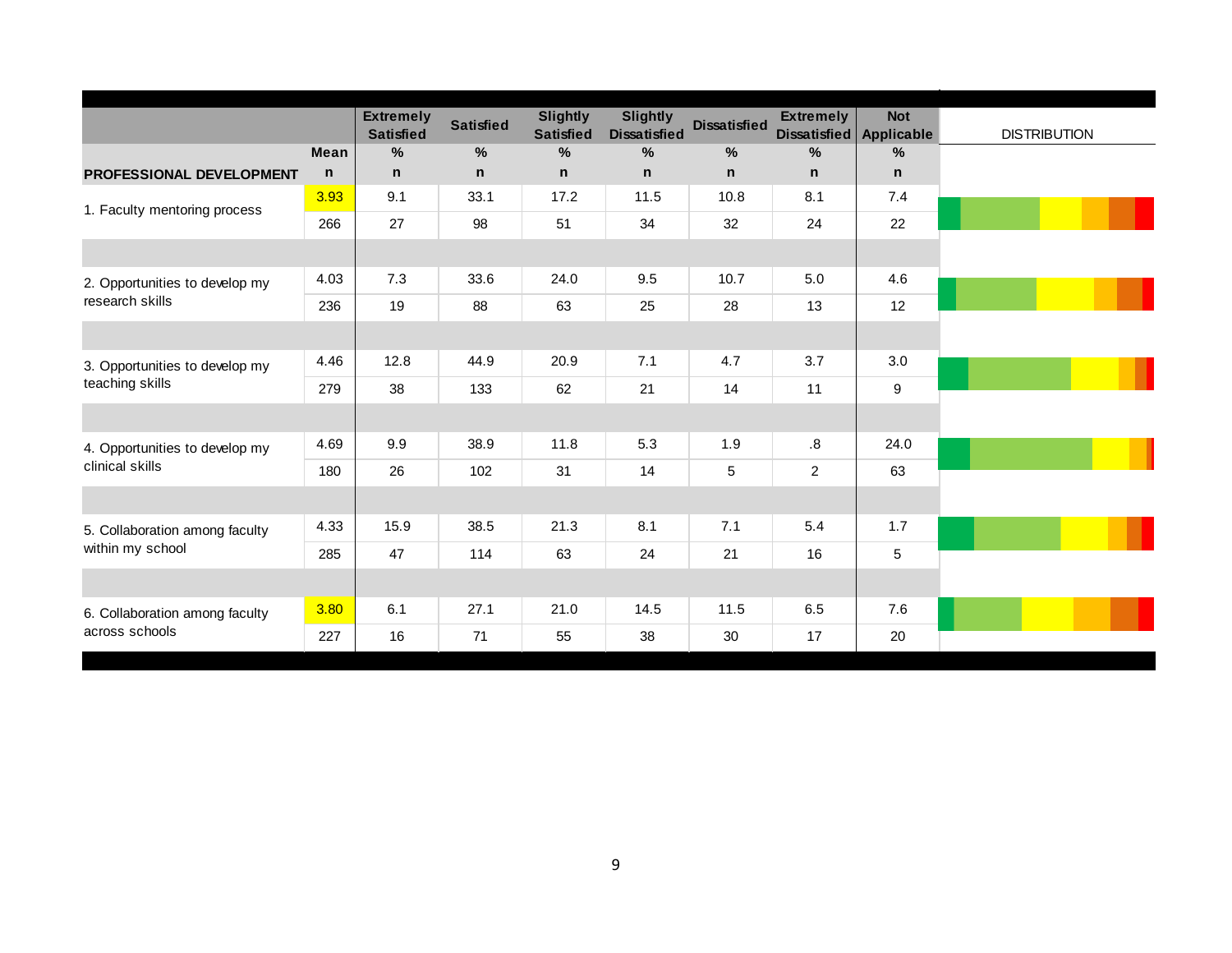|                                     |             | <b>Extremely</b><br><b>Satisfied</b> | <b>Satisfied</b> | <b>Slightly</b><br><b>Satisfied</b> | <b>Slightly</b><br><b>Dissatisfied</b> | <b>Dissatisfied</b> | <b>Extremely</b> | <b>Not</b><br>Dissatisfied Applicable | <b>DISTRIBUTION</b> |
|-------------------------------------|-------------|--------------------------------------|------------------|-------------------------------------|----------------------------------------|---------------------|------------------|---------------------------------------|---------------------|
|                                     | <b>Mean</b> | $\%$                                 | $\%$             | %                                   | $\%$                                   | $\%$                | $\%$             | %                                     |                     |
| <b>RESOURCES</b>                    | $\mathbf n$ | n                                    | n                | n                                   | $\mathsf{n}$                           | $\mathsf{n}$        | n                | $\mathsf{n}$                          |                     |
| 1. Clerical/administrative          | 4.62        | 25.2                                 | 41.6             | 7.3                                 | 9.5                                    | 6.9                 | 3.4              | .8                                    |                     |
| assistance                          | 246         | 66                                   | 109              | 19                                  | 25                                     | 18                  | 9                | $\overline{2}$                        |                     |
|                                     |             |                                      |                  |                                     |                                        |                     |                  |                                       |                     |
| 2. Office space                     | 4.65        | 24.4                                 | 42.0             | 10.3                                | 6.9                                    | 5.3                 | 4.2              | 1.5                                   |                     |
|                                     | 244         | 64                                   | 110              | 27                                  | 18                                     | 14                  | 11               | $\overline{4}$                        |                     |
|                                     |             |                                      |                  |                                     |                                        |                     |                  |                                       |                     |
| 3. Laboratory and/or research       | 4.46        | 11.1                                 | 31.7             | 8.8                                 | 6.1                                    | 4.2                 | 3.1              | 27.9                                  |                     |
| space                               | 170         | 29                                   | 83               | 23                                  | 16                                     | 11                  | 8                | 73                                    |                     |
|                                     |             |                                      |                  |                                     |                                        |                     |                  |                                       |                     |
| 4. Availability of office equipment | 4.83        | 22.1                                 | 52.7             | 8.0                                 | 5.3                                    | 2.3                 | 3.1              | 1.1                                   |                     |
| and supplies                        | 245         | 58                                   | 138              | 21                                  | 14                                     | 6                   | 8                | $\mathbf{3}$                          |                     |
|                                     |             |                                      |                  |                                     |                                        |                     |                  |                                       |                     |
| 5. Access to library resources      | 5.07        | 30.5                                 | 49.6             | 9.2                                 | 2.3                                    | 1.9                 | 1.1              | .4                                    |                     |
|                                     | 248         | 80                                   | 130              | 24                                  | $\,6\,$                                | 5                   | 3                | $\overline{1}$                        |                     |
|                                     |             |                                      |                  |                                     |                                        |                     |                  |                                       |                     |
| 6. TTUHSC technology support (IT    | 4.72        | 22.5                                 | 45.8             | 13.4                                | 5.7                                    | 3.8                 | 3.1              | $\boldsymbol{.8}$                     |                     |
| Help desk)                          | 247         | 59                                   | 120              | 35                                  | 15                                     | 10                  | 8                | $\overline{c}$                        |                     |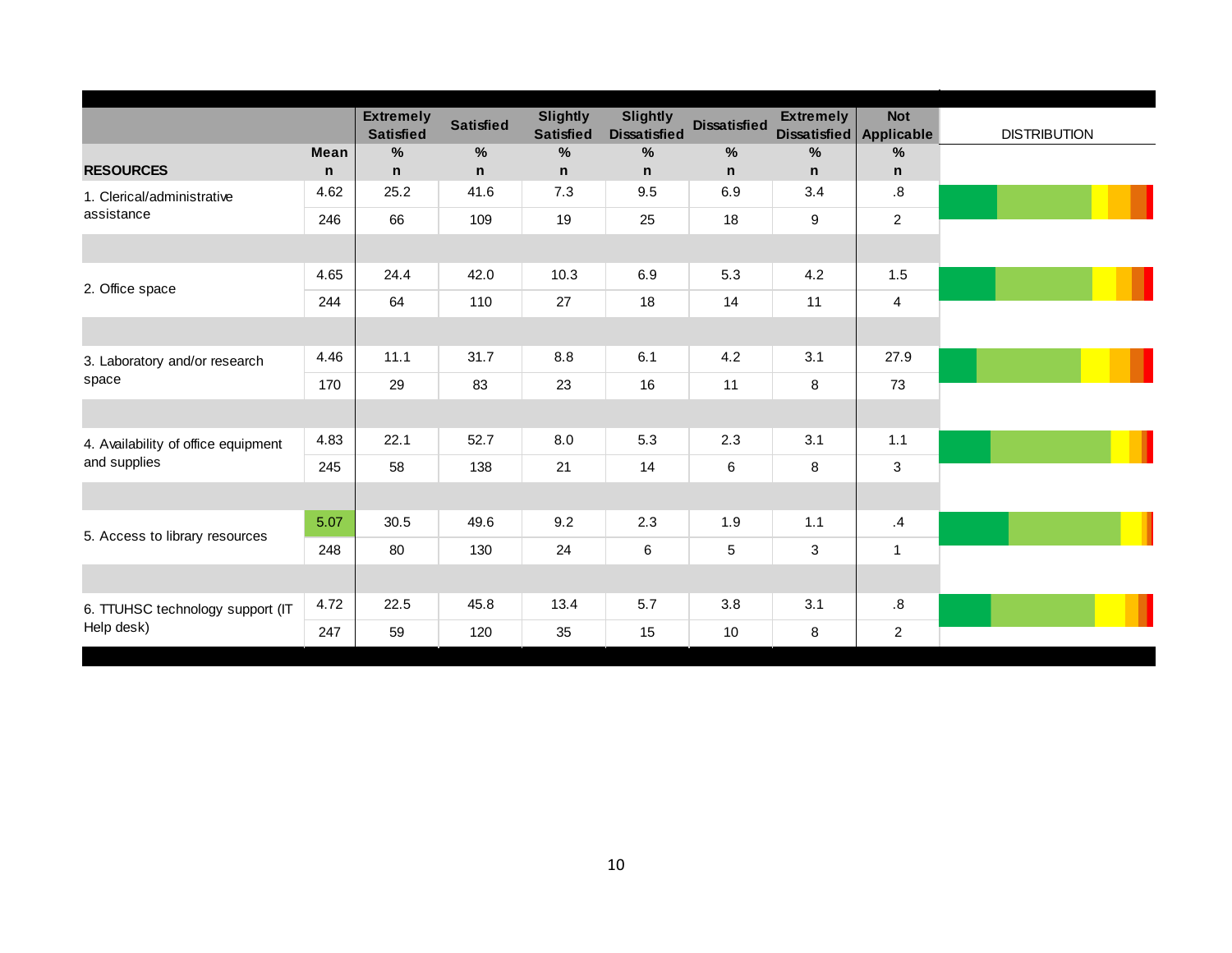|                                     |              | <b>Extremely</b><br><b>Satisfied</b> | <b>Satisfied</b> | <b>Slightly</b><br><b>Satisfied</b> | <b>Slightly</b><br><b>Dissatisfied</b> | <b>Dissatisfied</b> | <b>Extremely</b><br>Dissatisfied | <b>Not</b><br>Applicable | <b>DISTRIBUTION</b> |
|-------------------------------------|--------------|--------------------------------------|------------------|-------------------------------------|----------------------------------------|---------------------|----------------------------------|--------------------------|---------------------|
|                                     | <b>Mean</b>  | $\%$                                 | %                | %                                   | $\%$                                   | %                   | %                                | $\%$                     |                     |
| <b>RESOURCES (cont.)</b>            | $\mathsf{n}$ | n                                    | n                | $\mathsf{n}$                        | $\mathsf{n}$                           | n                   | n                                | n                        |                     |
| 7. My school's technology support   | 4.61         | 23.3                                 | 41.2             | 12.2                                | 5.7                                    | 6.9                 | 3.8                              | 1.5                      |                     |
|                                     | 244          | 61                                   | 108              | 32                                  | 15                                     | 18                  | 10                               | $\overline{4}$           |                     |
|                                     |              |                                      |                  |                                     |                                        |                     |                                  |                          |                     |
| 8. Course management system         | 4.22         | 9.2                                  | 34.7             | 20.6                                | 7.6                                    | 6.1                 | 5.0                              | 9.9                      |                     |
| (e.g., WebCT, Moodle)               | 218          | 24                                   | 91               | 54                                  | 20                                     | 16                  | 13                               | 26                       |                     |
|                                     |              |                                      |                  |                                     |                                        |                     |                                  |                          |                     |
| 9. Audio-video equipment in         | 4.62         | 14.9                                 | 46.9             | 13.7                                | 4.6                                    | 5.0                 | 2.7                              | 6.5                      |                     |
| classrooms                          | 230          | 39                                   | 123              | 36                                  | 12                                     | 13                  | $\overline{7}$                   | 17                       |                     |
|                                     |              |                                      |                  |                                     |                                        |                     |                                  |                          |                     |
| 10. TechLink videoconferencing      | 4.03         | 7.6                                  | 34.0             | 11.1                                | 5.3                                    | 9.5                 | 7.6                              | 18.3                     |                     |
| system                              | 197          | 20                                   | 89               | 29                                  | 14                                     | 25                  | 20                               | 48                       |                     |
|                                     |              |                                      |                  |                                     |                                        |                     |                                  |                          |                     |
| 11. Quality of services provided by | 4.65         | 15.6                                 | 47.7             | 15.6                                | 5.0                                    | 2.7                 | 3.4                              | 5.0                      |                     |
| my local Human Resources office     | 236          | 41                                   | 125              | 41                                  | 13                                     | $\overline{7}$      | 9                                | 13                       |                     |

|                                     |      | <b>Extremely</b><br><b>Satisfied</b> | <b>Satisfied</b> | <b>Slightly</b><br><b>Satisfied</b> | <b>Slightly</b><br><b>Dissatisfied</b> | <b>Dissatisfied</b> | <b>Extremely</b> | <b>Not</b><br>Dissatisfied Applicable | <b>DISTRIBUTION</b> |  |
|-------------------------------------|------|--------------------------------------|------------------|-------------------------------------|----------------------------------------|---------------------|------------------|---------------------------------------|---------------------|--|
|                                     | Mean | %                                    | %                | %                                   | %                                      | %                   | %                | %                                     |                     |  |
| <b>OVERALL SATISFACTION</b>         | n    | n                                    | $\mathsf{n}$     | $\mathbf n$                         | $\mathsf{n}$                           | $\mathsf{n}$        | n.               | n                                     |                     |  |
| Overall, how satisfied are you with | 4.67 | 19.8                                 | 48.9             | 11.8                                | 6.5                                    | 6.1                 | 1.9              |                                       |                     |  |
| your position at TTUHSC?            | 249  | 52                                   | 128              | 31                                  | 17                                     | 16                  | 5                |                                       |                     |  |
|                                     |      |                                      |                  |                                     |                                        |                     |                  |                                       |                     |  |
|                                     |      |                                      |                  |                                     |                                        |                     |                  |                                       |                     |  |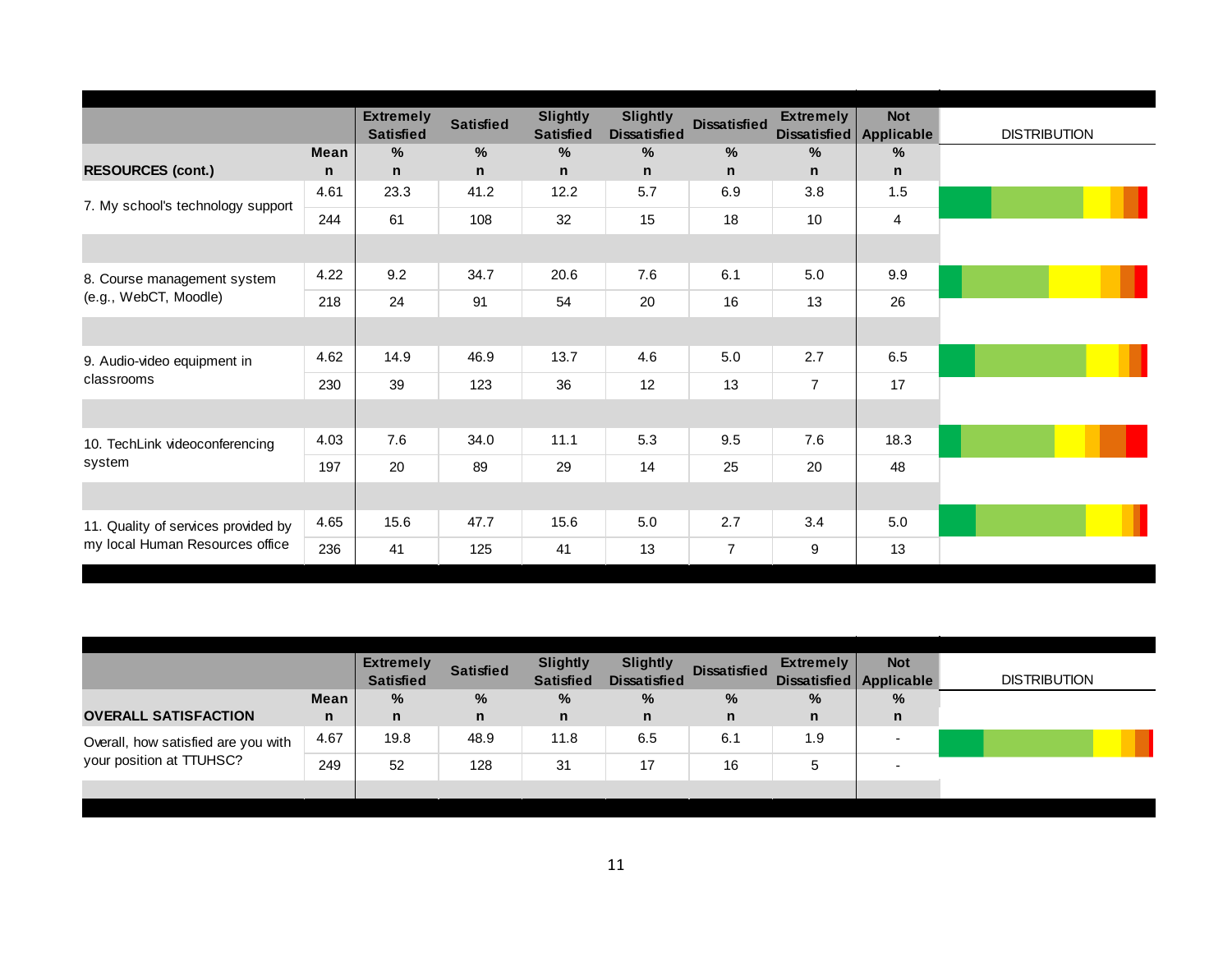## **APPENDIX B. RESULTS BY SCHOOL**

|                                       |    | <b>SOAHS</b>      |              | <b>PLFSOM</b> |             | <b>SON</b>  |             | <b>SOM</b>  |              | <b>SOP</b>  |              | <b>GSBS***</b>           |
|---------------------------------------|----|-------------------|--------------|---------------|-------------|-------------|-------------|-------------|--------------|-------------|--------------|--------------------------|
|                                       | n  | Mean <sup>*</sup> | $\mathsf{n}$ | <b>Mean</b>   | $\mathbf n$ | <b>Mean</b> | $\mathbf n$ | <b>Mean</b> | $\mathsf{n}$ | <b>Mean</b> | $\mathsf{n}$ | <b>Mean</b>              |
| <b>INSTITUTIONAL LEADERSHIP</b>       |    | $SD**$            |              | <b>SD</b>     |             | <b>SD</b>   |             | <b>SD</b>   |              | <b>SD</b>   |              | <b>SD</b>                |
| 1. Interim President's leadership     | 31 | 5.03              | 44           | 4.64          | 31          | 5.10        | 79          | 4.65        | 26           | 4.88        |              | ٠                        |
|                                       |    | 0.48              |              | 0.94          |             | 0.65        |             | 1.04        |              | 0.82        |              | $\blacksquare$           |
|                                       |    |                   |              |               |             |             |             |             |              |             |              |                          |
| 2. Communication about the search for | 31 | 3.19              | 46           | 3.57          | 33          | 4.36        | 87          | 3.01        | 28           | 3.79        |              | ٠                        |
| a new president                       |    | 1.38              |              | 1.38          |             | 1.19        |             | 1.40        |              | 1.37        |              | ٠                        |
|                                       |    |                   |              |               |             |             |             |             |              |             |              |                          |
| 3. TTUHSC leadership's receptivity to | 25 | 3.44              | 44           | 3.80          | 29          | 4.86        | 82          | 3.80        | 24           | 4.13        |              | $\overline{\phantom{a}}$ |
| faculty input                         |    | 1.43              |              | 1.32          |             | 0.74        |             | 1.31        |              | 1.19        |              | $\overline{\phantom{a}}$ |
|                                       |    |                   |              |               |             |             |             |             |              |             |              |                          |
| 4. Recognition by TTUHSC leadership   | 31 | 4.32              | 51           | 4.10          | 34          | 4.91        | 88          | 4.15        | 29           | 4.45        |              | ٠                        |
| for faculty accomplishments           |    | 1.11              |              | 1.19          |             | 0.87        |             | 1.28        |              | 1.15        |              |                          |
|                                       |    |                   |              |               |             |             |             |             |              |             |              |                          |
| 5. Faculty opportunities to evaluate  | 31 | 3.23              | 50           | 3.62          | 33          | 4.67        | 88          | 3.80        | 27           | 3.52        |              | $\overline{\phantom{0}}$ |
| <b>TTUHSC leadership</b>              |    | 1.41              |              | 1.32          |             | 0.96        |             | 1.32        |              | 1.25        |              | $\blacksquare$           |
|                                       |    |                   |              |               |             |             |             |             |              |             |              |                          |
| 6. Representation of my interests     | 30 | 4.20              |              | 4.04          |             | 4.97        |             | 3.87        |              | 4.43        |              |                          |
| through Faculty Senate                |    | 1.19              | 49           | 1.22          | 33          | 0.85        | 75          | 1.26        | 28           | 1.17        |              | $\blacksquare$           |
|                                       |    |                   |              |               |             |             |             |             |              |             |              |                          |

\* Means are color-coded to highlight areas of strength and potential improvement (Red: <3.00, Yellow: 3.00-3.99, Green: ≥5.00).<br>\*\* Standard deviation<br>\*\*\* Faculty with roles in GSBS responded to items for their primary app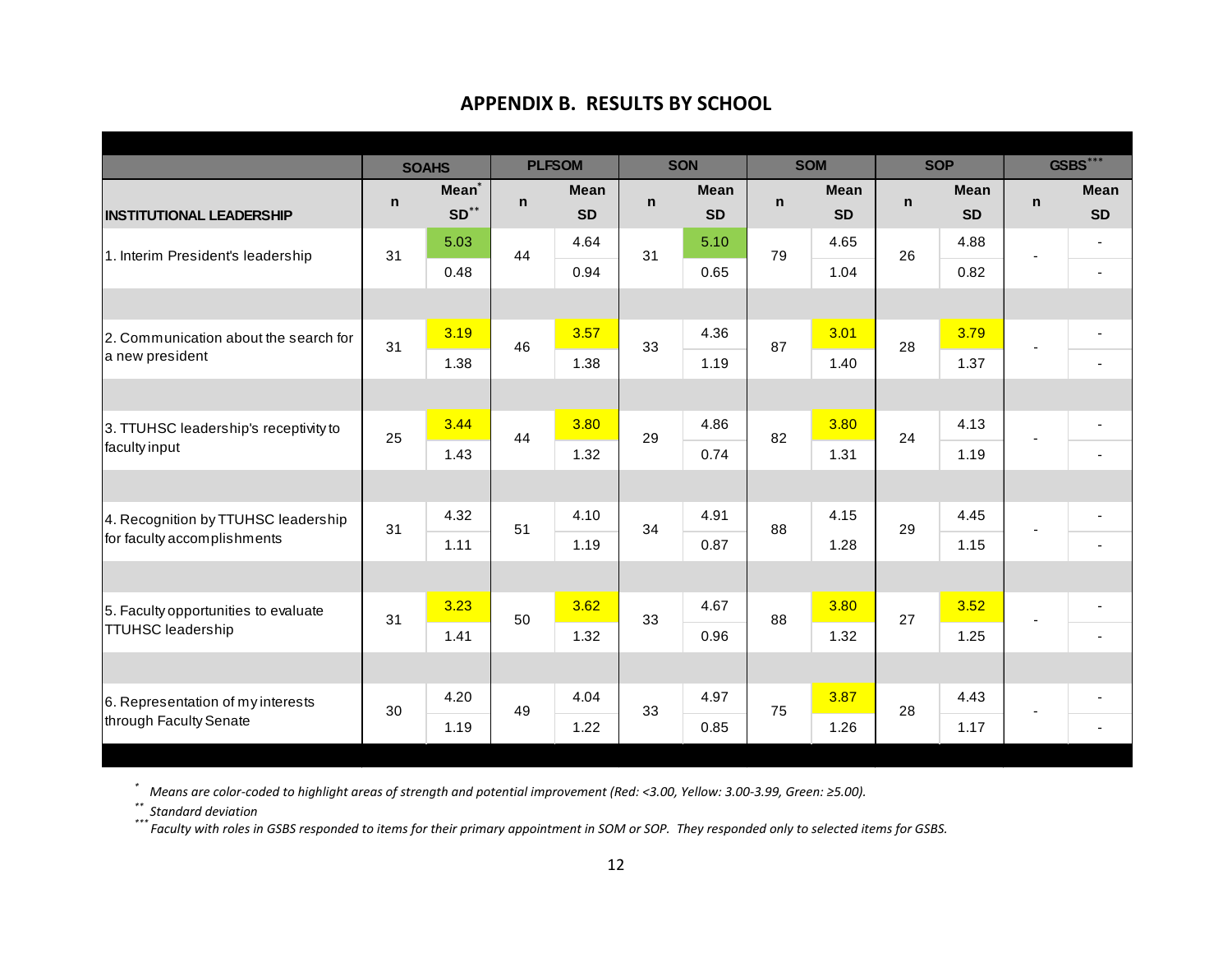| <b>SOAHS</b><br><b>Mean</b> |               |                                  |              |                                  |             |                                  |              |                                  |              |                            |
|-----------------------------|---------------|----------------------------------|--------------|----------------------------------|-------------|----------------------------------|--------------|----------------------------------|--------------|----------------------------|
|                             | <b>PLFSOM</b> |                                  | <b>SON</b>   |                                  | <b>SOM</b>  |                                  | <b>SOP</b>   |                                  | <b>GSBS</b>  |                            |
| <b>SD</b>                   | n.            | <b>Mean</b><br><b>SD</b>         | $\mathsf{n}$ | <b>Mean</b><br><b>SD</b>         | $\mathbf n$ | <b>Mean</b><br><b>SD</b>         | $\mathsf{n}$ | <b>Mean</b><br><b>SD</b>         | $\mathsf{n}$ | <b>Mean</b><br><b>SD</b>   |
| 4.03                        |               | 4.42                             |              | 4.89                             |             | 4.42                             |              | 4.69                             |              | 4.39                       |
| 1.85                        |               | 1.41                             |              | 0.99                             |             | 1.18                             |              | 1.28                             |              | 1.10                       |
|                             |               |                                  |              |                                  |             |                                  |              |                                  |              |                            |
| 5.03                        |               | 4.41                             |              | 5.29                             |             | 4.85                             |              | 5.14                             |              | 4.26                       |
| 1.28                        |               | 1.62                             |              | 0.79                             |             | 1.29                             |              | 0.95                             |              | 1.48                       |
|                             |               |                                  |              |                                  |             |                                  |              |                                  |              |                            |
| 4.77                        |               | 4.38                             |              | 5.06                             |             | 4.41                             |              | 4.73                             |              | 4.08                       |
| 1.26                        |               | 1.30                             |              | 0.84                             |             | 1.26                             |              | 1.34                             |              | 1.35                       |
|                             |               |                                  |              |                                  |             |                                  |              |                                  |              |                            |
| 4.77                        |               | 4.38                             |              | 5.06                             |             | 4.41                             |              | 4.73                             |              | $\overline{\phantom{a}}$   |
| 1.26                        |               | 1.30                             |              | 0.84                             |             | 1.26                             |              | 1.34                             |              | $\sim$                     |
|                             |               |                                  |              |                                  |             |                                  |              |                                  |              |                            |
| 4.55                        |               | 4.27                             |              | 4.91                             |             | 4.52                             |              | 4.63                             |              | 4.16                       |
| 1.29                        |               | 1.50                             |              | 0.93                             |             | 1.16                             |              | 1.40                             |              | 1.26                       |
|                             |               |                                  |              |                                  |             |                                  |              |                                  |              |                            |
| 3.65                        |               | 3.89                             |              | 4.68                             |             | 4.03                             |              | 3.79                             |              | 3.74                       |
| 1.60                        |               | 1.63                             |              | 1.04                             |             | 1.34                             |              | 1.42                             |              | 1.48                       |
|                             |               | 55<br>56<br>55<br>55<br>52<br>53 |              | 35<br>35<br>35<br>35<br>32<br>34 |             | 92<br>93<br>92<br>92<br>93<br>90 |              | 29<br>29<br>30<br>30<br>30<br>28 |              | 38<br>39<br>39<br>38<br>38 |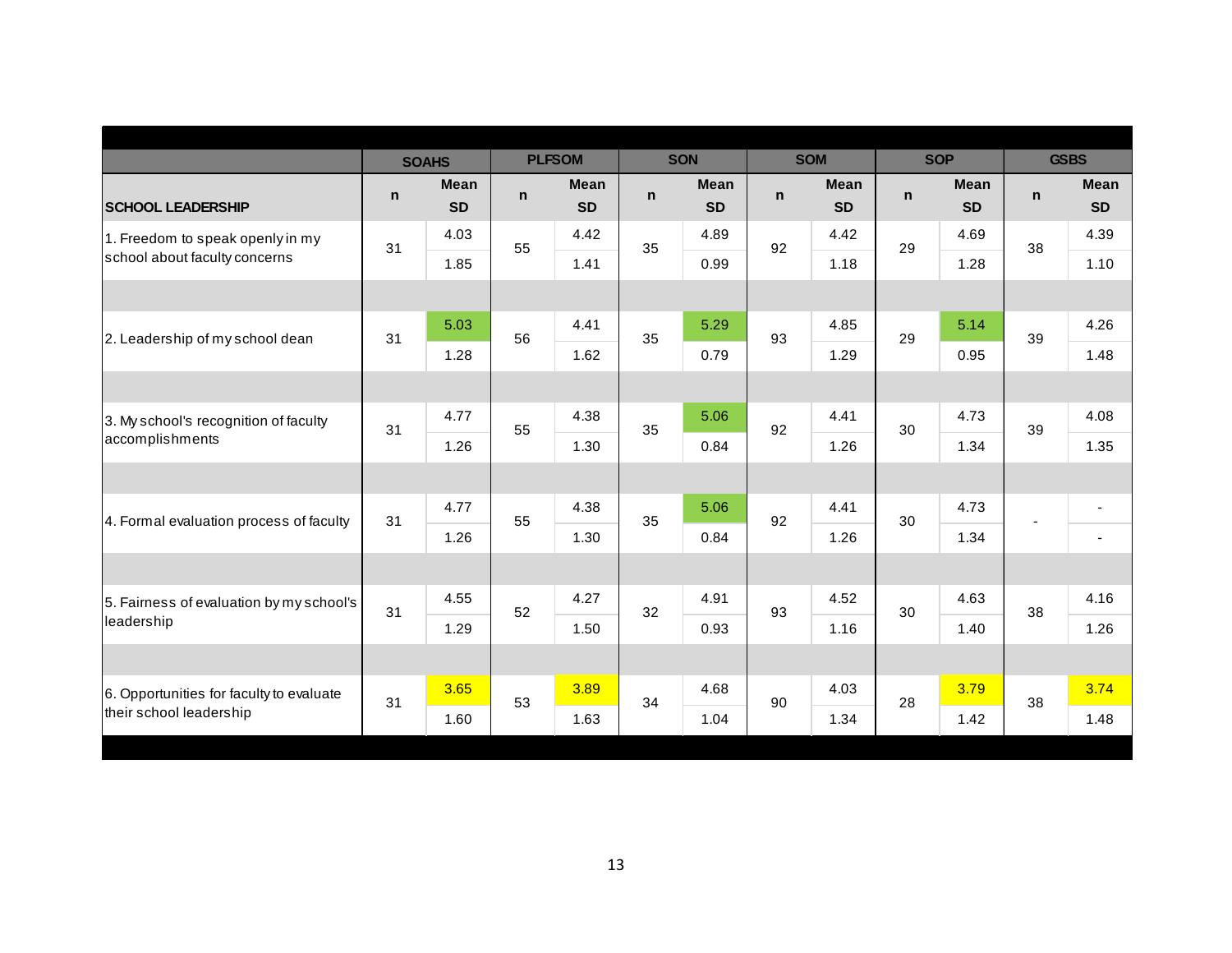|                                     |              | <b>SOAHS</b>             |    | <b>PLFSOM</b>            |    | <b>SON</b>               |              | <b>SOM</b>               |              | <b>SOP</b>               | <b>GSBS</b> |                          |
|-------------------------------------|--------------|--------------------------|----|--------------------------|----|--------------------------|--------------|--------------------------|--------------|--------------------------|-------------|--------------------------|
| <b>TENURE AND PROMOTION</b>         | $\mathsf{n}$ | <b>Mean</b><br><b>SD</b> | n  | <b>Mean</b><br><b>SD</b> | n  | <b>Mean</b><br><b>SD</b> | $\mathsf{n}$ | <b>Mean</b><br><b>SD</b> | $\mathsf{n}$ | <b>Mean</b><br><b>SD</b> | n           | <b>Mean</b><br><b>SD</b> |
| 1. Clarity of the tenure process    | 29           | 4.59                     | 50 | 4.72                     | 26 | 4.73                     | 85           | 4.53                     | 22           | 4.77                     | ÷           | $\blacksquare$           |
|                                     |              | 1.15                     |    | 0.93                     |    | 0.87                     |              | 1.25                     |              | 0.61                     |             | $\blacksquare$           |
|                                     |              |                          |    |                          |    |                          |              |                          |              |                          |             |                          |
| 2. Criteria used to reach tenure    | 29           | 4.41                     | 50 | 4.48                     | 25 | 4.64                     | 81           | 4.21                     | 22           | 4.50                     |             | $\overline{\phantom{a}}$ |
| decisions                           |              | 1.30                     |    | 1.05                     |    | 0.91                     |              | 1.38                     |              | 1.01                     |             | $\blacksquare$           |
|                                     |              |                          |    |                          |    |                          |              |                          |              |                          |             |                          |
| 3. Clarity of the promotion process | 30           | 4.43                     | 51 | 4.43                     | 30 | 4.67                     | 91           | 4.40                     | 28           | 4.54                     |             | $\overline{\phantom{a}}$ |
|                                     |              | 1.30                     |    | 1.20                     |    | 0.99                     |              | 1.16                     |              | 0.92                     |             | $\blacksquare$           |
|                                     |              |                          |    |                          |    |                          |              |                          |              |                          |             |                          |
| 4. Criteria used to reach promotion | 30           | 4.23                     | 50 | 4.36                     | 31 | 4.45                     | 89           | 4.04                     | 30           | 4.37                     |             | $\blacksquare$           |
| decisions                           |              | 1.52                     |    | 1.24                     |    | 1.15                     |              | 1.36                     |              | 1.00                     |             | $\sim$                   |
|                                     |              |                          |    |                          |    |                          |              |                          |              |                          |             |                          |
| 5. Clarity of the merit pay process | 30           | 3.77                     | 52 | 3.67                     | 32 | 4.19                     | 85           | 3.34                     | 30           | 4.00                     |             | $\blacksquare$           |
|                                     |              | 1.63                     |    | 1.59                     |    | 1.35                     |              | 1.43                     |              | 1.46                     |             | $\overline{\phantom{a}}$ |
|                                     |              |                          |    |                          |    |                          |              |                          |              |                          |             |                          |
| 6. Criteria used to reach merit pay | 29           | 3.83                     | 51 | 3.65                     | 32 | 4.25                     | 84           | 3.38                     | 30           | 3.97                     |             | $\overline{\phantom{a}}$ |
| decisions                           |              | 1.51                     |    | 1.61                     |    | 1.30                     |              | 1.40                     |              | 1.43                     |             | $\blacksquare$           |
|                                     |              |                          |    |                          |    |                          |              |                          |              |                          |             |                          |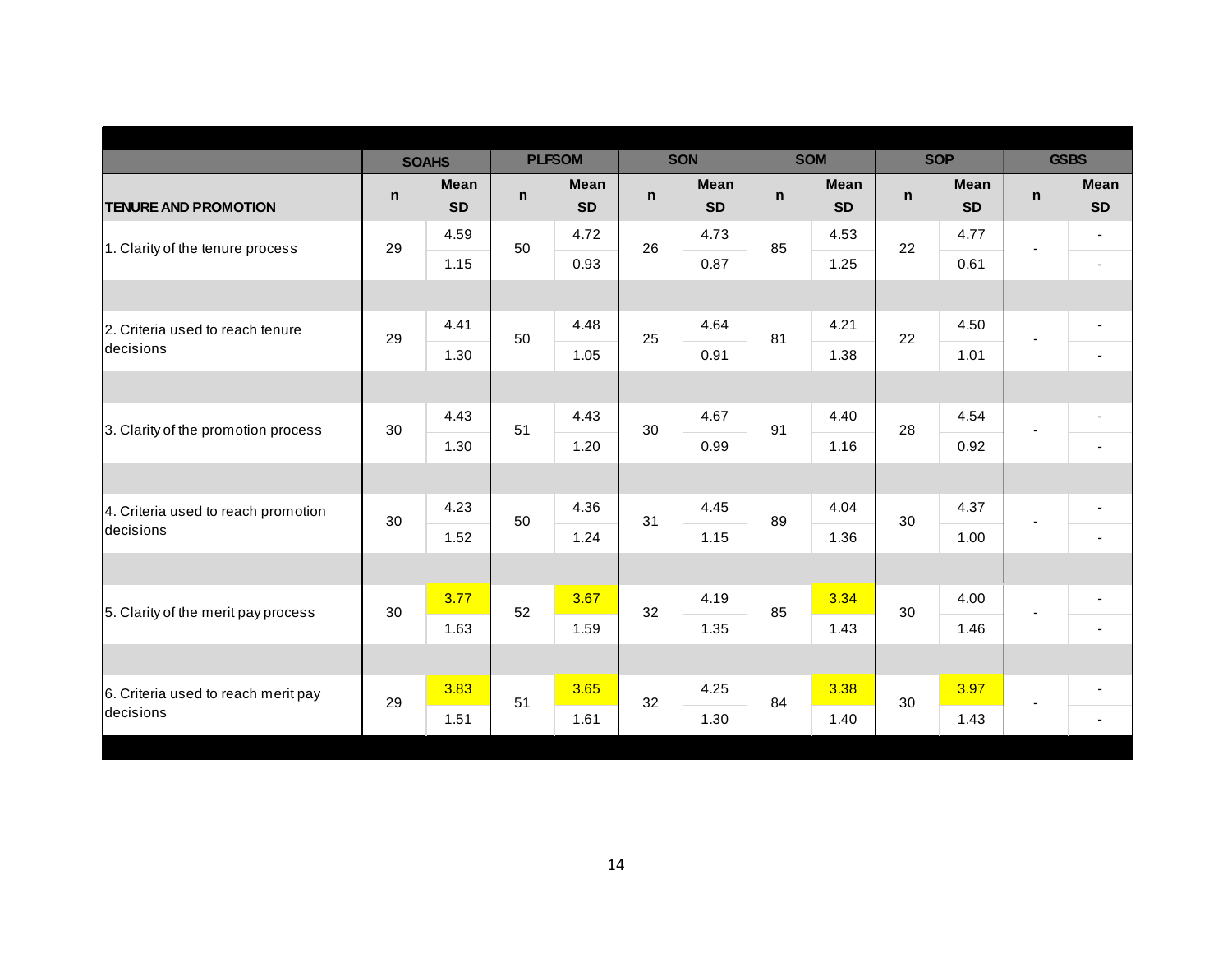|                                       |    | <b>SOAHS</b>             |    | <b>PLFSOM</b>            |    | <b>SON</b>               | <b>SOM</b> |                          |             | <b>SOP</b>               |              | <b>GSBS</b>              |
|---------------------------------------|----|--------------------------|----|--------------------------|----|--------------------------|------------|--------------------------|-------------|--------------------------|--------------|--------------------------|
| <b>CLIMATE AND CULTURE</b>            | n  | <b>Mean</b><br><b>SD</b> | n  | <b>Mean</b><br><b>SD</b> | n  | <b>Mean</b><br><b>SD</b> | n          | <b>Mean</b><br><b>SD</b> | $\mathbf n$ | <b>Mean</b><br><b>SD</b> | $\mathsf{n}$ | <b>Mean</b><br><b>SD</b> |
| 1. Sense of belonging at TTUHSC       | 31 | 4.52                     | 55 | 4.67                     | 35 | 5.06                     | 94         | 4.43                     | 30          | 4.50                     |              | $\blacksquare$           |
|                                       |    | 1.03                     |    | 1.14                     |    | 0.87                     |            | 1.30                     |             | 1.22                     | ÷,           | $\blacksquare$           |
|                                       |    |                          |    |                          |    |                          |            |                          |             |                          |              |                          |
| 2. Sense of belonging to my school    | 30 | 4.63                     | 55 | 4.64                     | 35 | 5.09                     | 94         | 4.50                     | 30          | 4.87                     | 39           | 3.90                     |
|                                       |    | 1.33                     |    | 1.28                     |    | 0.98                     |            | 1.28                     |             | 1.04                     |              | 1.55                     |
|                                       |    |                          |    |                          |    |                          |            |                          |             |                          |              |                          |
| 3. Diversity within my school         | 31 | 4.68                     | 54 | 4.94                     | 35 | 5.20                     | 92         | 4.41                     | 30          | 4.73                     | 38           | 4.37                     |
|                                       |    | 0.91                     |    | 0.83                     |    | 0.63                     |            | 1.15                     |             | 1.20                     |              | 1.08                     |
|                                       |    |                          |    |                          |    |                          |            |                          |             |                          |              |                          |
| 4. My teaching workload               | 30 | 4.67                     | 52 | 4.63                     | 32 | 4.97                     | 90         | 4.67                     | 30          | 4.33                     | 36           | 4.53                     |
|                                       |    | 0.71                     |    | 1.17                     |    | 0.93                     |            | 0.98                     |             | 1.32                     |              | 1.36                     |
|                                       |    |                          |    |                          |    |                          |            |                          |             |                          |              |                          |
| 5. My clinical workload               | 24 | 4.42                     | 39 | 4.05                     | 31 | 4.90                     | 62         | 4.31                     | 21          | 4.38                     |              | $\overline{\phantom{a}}$ |
|                                       |    | 0.97                     |    | 1.52                     |    | 1.04                     |            | 1.31                     |             | 0.86                     |              | $\blacksquare$           |
|                                       |    |                          |    |                          |    |                          |            |                          |             |                          |              |                          |
| 6. Research expectations for my       | 28 | 4.64                     | 55 | 4.15                     | 29 | 4.69                     | 92         | 4.22                     | 27          | 4.37                     | 39           | 4.51                     |
| position                              |    | 0.95                     |    | 1.47                     |    | 0.93                     |            | 1.32                     |             | 1.21                     |              | 1.34                     |
|                                       |    |                          |    |                          |    |                          |            |                          |             |                          |              |                          |
| 7. Service/committee expectations for | 31 | 4.65                     | 54 | 4.33                     | 32 | 4.97                     | 91         | 4.63                     | 30          | 4.13                     | 37           | 4.68                     |
| myposition                            |    | 1.02                     |    | 1.33                     |    | 0.74                     |            | 0.98                     |             | 1.38                     |              | 1.08                     |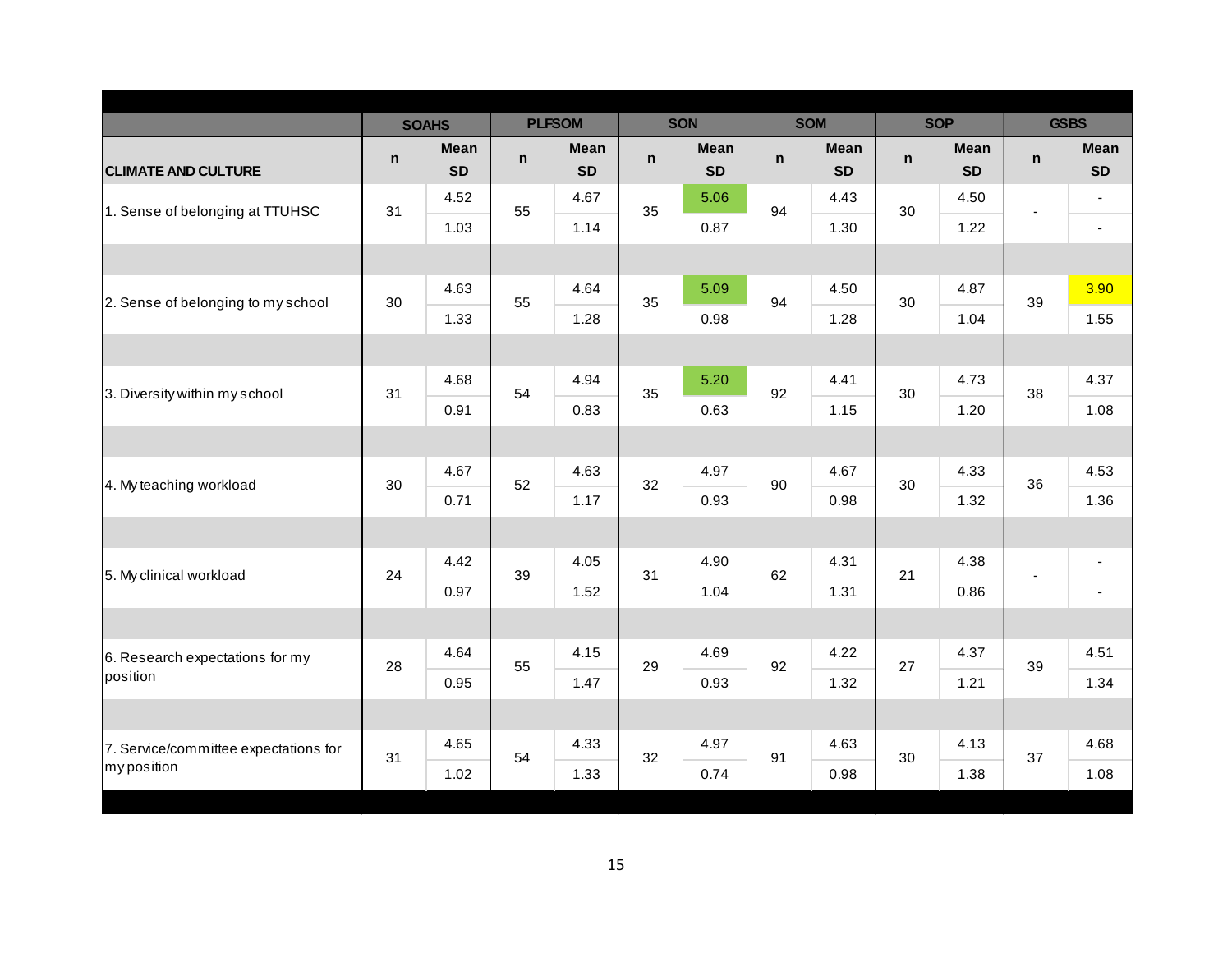|              |                                  |              |                                  |               |                                  |              |                                  |              |                                  |              | <b>GSBS</b>              |
|--------------|----------------------------------|--------------|----------------------------------|---------------|----------------------------------|--------------|----------------------------------|--------------|----------------------------------|--------------|--------------------------|
| $\mathsf{n}$ | <b>Mean</b><br><b>SD</b>         | $\mathsf{n}$ | <b>Mean</b><br><b>SD</b>         | $\mathsf{n}$  | <b>Mean</b><br><b>SD</b>         | $\mathsf{n}$ | <b>Mean</b><br><b>SD</b>         | $\mathsf{n}$ | <b>Mean</b><br><b>SD</b>         | $\mathsf{n}$ | <b>Mean</b><br><b>SD</b> |
|              | 3.38                             |              | 3.91                             |               | 4.76                             |              | 3.80                             |              | 4.33                             |              | 3.74                     |
|              | 1.90                             |              | 1.36                             |               | 1.06                             |              | 1.44                             |              | 1.33                             |              | 1.56                     |
|              |                                  |              |                                  |               |                                  |              |                                  |              |                                  |              |                          |
|              | 3.87                             |              | 3.91                             |               | 4.50                             |              | 3.97                             |              | 4.15                             | ä,           | $\overline{\phantom{a}}$ |
|              | 1.38                             |              | 1.43                             |               | 0.95                             |              | 1.36                             |              | 1.29                             |              | $\overline{\phantom{a}}$ |
|              |                                  |              |                                  |               |                                  |              |                                  |              |                                  |              |                          |
|              | 4.52                             |              | 4.48                             |               | 4.97                             |              | 4.40                             |              | 4.23                             |              | 4.17                     |
|              | 1.34                             |              | 1.14                             |               | 0.98                             |              | 1.16                             |              | 1.28                             |              | 1.34                     |
|              |                                  |              |                                  |               |                                  |              |                                  |              |                                  |              |                          |
|              | 4.77                             |              | 4.55                             |               | 4.84                             |              | 4.58                             |              | 5.00                             |              | $\overline{\phantom{a}}$ |
|              | 1.03                             |              | 1.01                             |               | 1.00                             |              | 1.01                             |              | 0.63                             |              | $\sim$                   |
|              |                                  |              |                                  |               |                                  |              |                                  |              |                                  |              |                          |
|              | 4.37                             |              | 4.18                             |               | 4.97                             |              | 4.22                             |              | 4.43                             |              | 4.22                     |
|              | 1.56                             |              | 1.29                             |               | 1.07                             |              | 1.32                             |              | 1.41                             |              | 1.40                     |
|              |                                  |              |                                  |               |                                  |              |                                  |              |                                  |              |                          |
|              | 3.68                             |              | 3.73                             |               | 4.39                             |              | 3.68                             |              | 3.81                             | ٠            | $\overline{\phantom{0}}$ |
|              | 1.33                             |              | 1.46                             |               | 1.20                             |              | 1.33                             |              | 1.58                             |              | $\overline{\phantom{a}}$ |
|              | 29<br>30<br>31<br>26<br>30<br>28 | <b>SOAHS</b> | 53<br>54<br>54<br>40<br>56<br>51 | <b>PLFSOM</b> | 33<br>32<br>35<br>31<br>35<br>33 | <b>SON</b>   | 88<br>93<br>92<br>60<br>95<br>87 | <b>SOM</b>   | 27<br>26<br>30<br>21<br>30<br>26 | <b>SOP</b>   | 34<br>36<br>37           |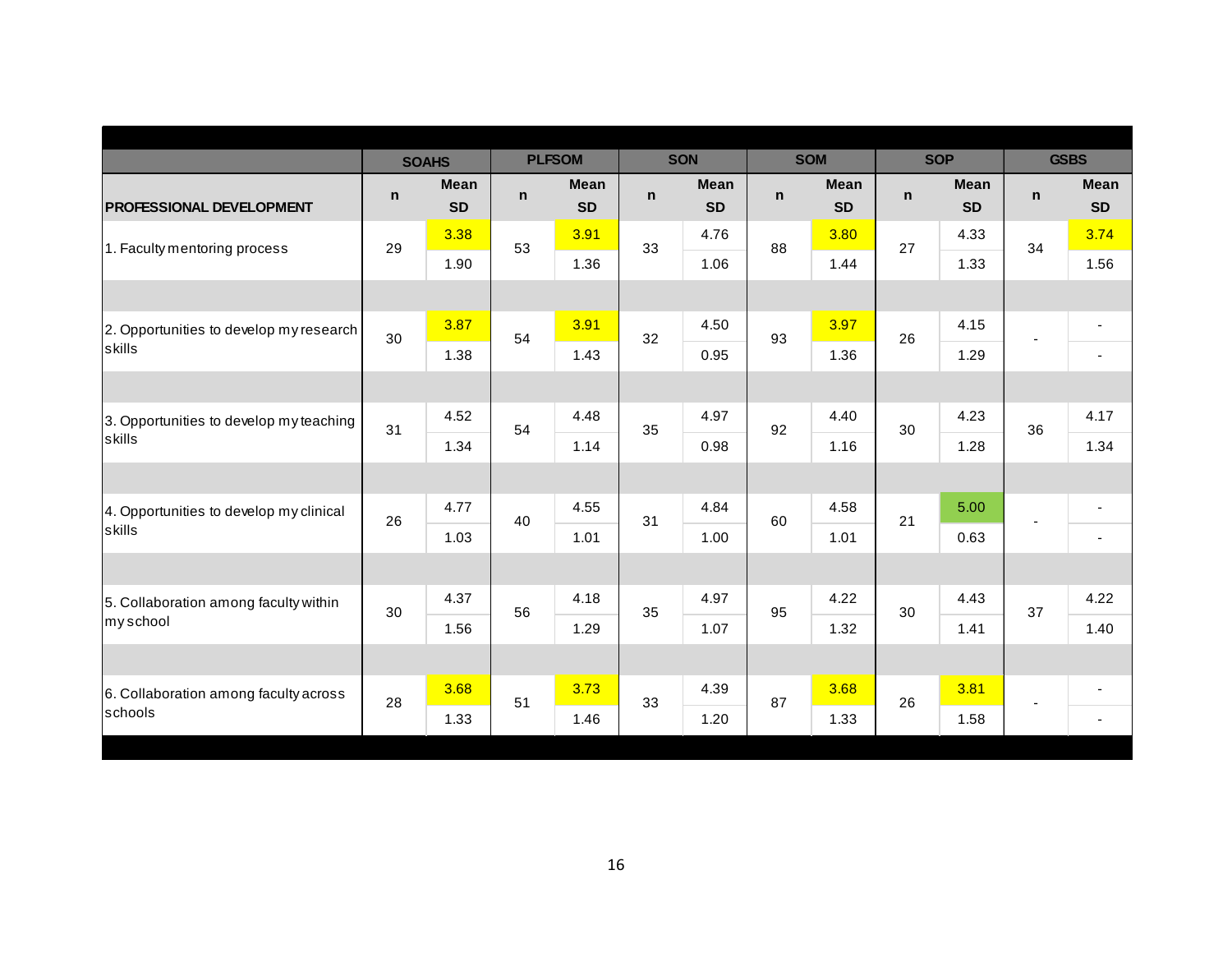|                                         |    | <b>SOAHS</b>             |    | <b>PLFSOM</b>            |    | <b>SON</b>               |              | <b>SOM</b>               | <b>SOP</b>   |                          |                | <b>GSBS</b>              |
|-----------------------------------------|----|--------------------------|----|--------------------------|----|--------------------------|--------------|--------------------------|--------------|--------------------------|----------------|--------------------------|
| <b>RESOURCES</b>                        | n  | <b>Mean</b><br><b>SD</b> | n  | <b>Mean</b><br><b>SD</b> | n  | <b>Mean</b><br><b>SD</b> | $\mathsf{n}$ | <b>Mean</b><br><b>SD</b> | $\mathsf{n}$ | <b>Mean</b><br><b>SD</b> | $\mathsf{n}$   | <b>Mean</b><br><b>SD</b> |
| 1. Clerical/administrative assistance   | 31 | 4.58                     | 56 | 4.50                     | 35 | 5.31                     | 94           | 4.35                     | 28           | 5.04                     | ÷,             | $\blacksquare$           |
|                                         |    | 1.41                     |    | 1.35                     |    | 1.16                     |              | 1.39                     |              | 1.14                     |                | $\blacksquare$           |
|                                         |    |                          |    |                          |    |                          |              |                          |              |                          |                |                          |
| 2. Office space                         | 31 | 4.90                     | 56 | 4.34                     | 32 | 4.84                     | 94           | 4.53                     | 29           | 5.14                     | $\blacksquare$ | $\blacksquare$           |
|                                         |    | 1.30                     |    | 1.39                     |    | 1.48                     |              | 1.30                     |              | 1.13                     |                | $\overline{\phantom{a}}$ |
|                                         |    |                          |    |                          |    |                          |              |                          |              |                          |                |                          |
| 3. Laboratory and/or research space     | 25 | 4.68                     | 44 | 3.98                     | 19 | 4.58                     | 63           | 4.52                     | 18           | 4.94                     |                | $\overline{\phantom{a}}$ |
|                                         |    | 1.38                     |    | 1.42                     |    | 1.35                     |              | 1.26                     |              | 0.87                     |                | $\blacksquare$           |
|                                         |    |                          |    |                          |    |                          |              |                          |              |                          |                |                          |
| 4. Availability of office equipment and | 31 | 5.19                     | 55 | 4.56                     | 34 | 5.44                     | 93           | 4.54                     | 30           | 5.17                     |                | $\blacksquare$           |
| supplies                                |    | 0.75                     |    | 1.26                     |    | 0.50                     |              | 1.26                     |              | 0.83                     |                | $\sim$                   |
|                                         |    |                          |    |                          |    |                          |              |                          |              |                          |                |                          |
| 5. Access to library resources          | 31 | 5.06                     | 55 | 5.15                     | 35 | 5.43                     | 95           | 4.97                     | 30           | 4.83                     | ٠              | $\overline{\phantom{a}}$ |
|                                         |    | 0.89                     |    | 0.62                     |    | 0.61                     |              | 1.11                     |              | 1.18                     |                | $\blacksquare$           |
|                                         |    |                          |    |                          |    |                          |              |                          |              |                          |                |                          |
| 6. TTUHSC technology support (IT Help   | 31 | 4.71                     | 56 | 4.71                     | 34 | 5.38                     | 95           | 4.58                     | 29           | 4.62                     | ٠              | ٠                        |
| desk)                                   |    | 0.94                     |    | 1.19                     |    | 0.78                     |              | 1.28                     |              | 1.32                     |                | $\blacksquare$           |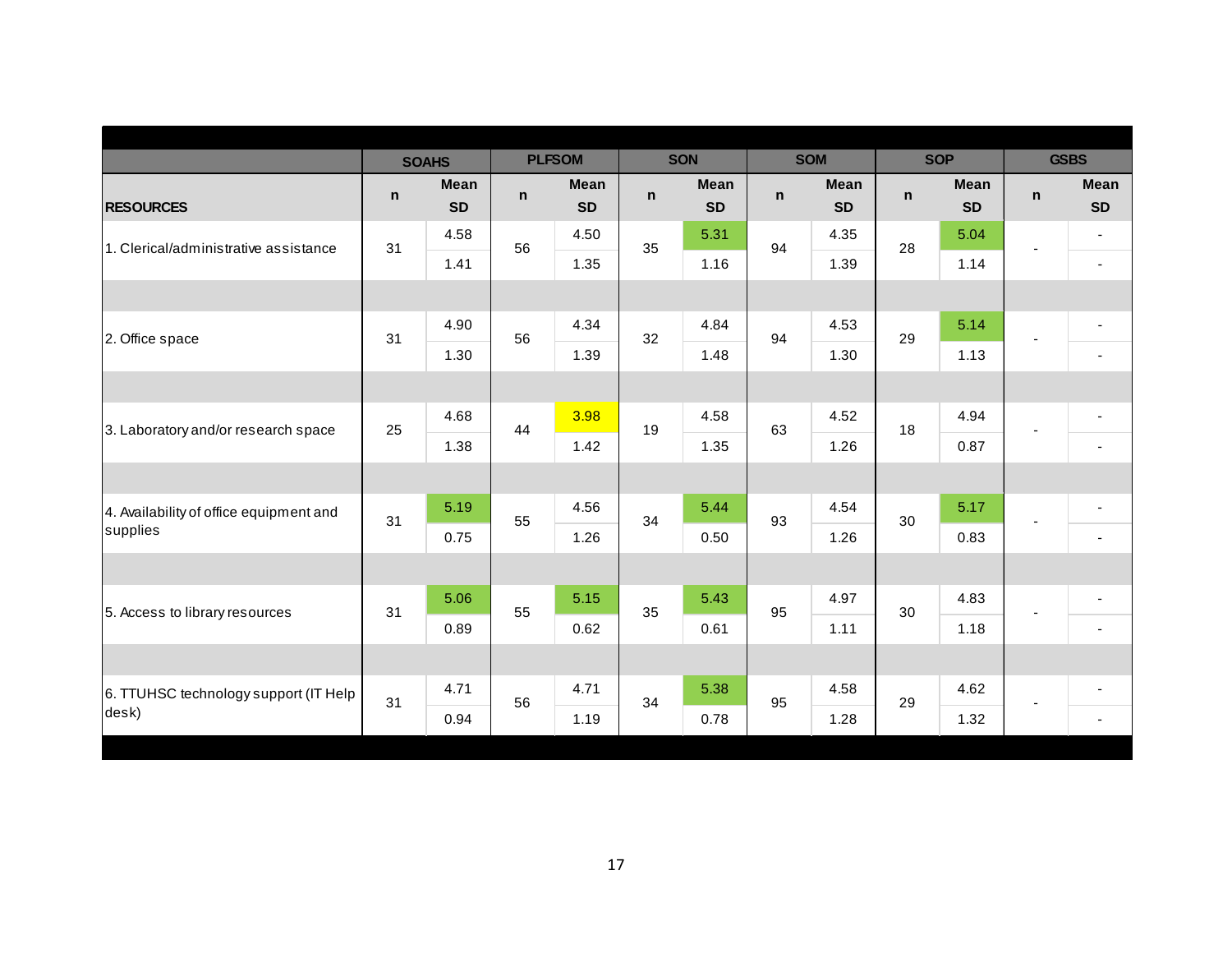|                                        |    | <b>SOAHS</b> |              | <b>PLFSOM</b> |    | <b>SON</b>  |              | <b>SOM</b>  |              | <b>SOP</b>     |              | <b>GSBS</b>              |
|----------------------------------------|----|--------------|--------------|---------------|----|-------------|--------------|-------------|--------------|----------------|--------------|--------------------------|
|                                        | n. | <b>Mean</b>  | $\mathsf{n}$ | <b>Mean</b>   | n  | <b>Mean</b> | $\mathsf{n}$ | <b>Mean</b> | $\mathsf{n}$ | <b>Mean</b>    | $\mathsf{n}$ | <b>Mean</b>              |
| <b>RESOURCES (cont.)</b>               |    | <b>SD</b>    |              | <b>SD</b>     |    | <b>SD</b>   |              | <b>SD</b>   |              | <b>SD</b>      |              | <b>SD</b>                |
| 7. My school's technology support      | 31 | 4.65         | 56           | 4.50          | 35 | 5.31        | 90           | 4.51        | 30           | 4.43           |              | $\blacksquare$           |
|                                        |    | 1.36         |              | 1.35          |    | 1.18        |              | 1.27        |              | 1.41           |              | $\blacksquare$           |
|                                        |    |              |              |               |    |             |              |             |              |                |              |                          |
| 8. Course management system (e.g.,     | 28 | 4.25         | 48           | 4.25          | 33 | 4.58        | 77           | 4.32        | 30           | 3.63           |              | $\blacksquare$           |
| WebCT, Moodle)                         |    | 1.27         |              | 1.18          |    | 1.30        |              | 1.21        |              | 1.63           |              | $\blacksquare$           |
|                                        |    |              |              |               |    |             |              |             |              |                |              |                          |
| 9. Audio-video equipment in            | 28 | 4.46         | 52           | 4.81          | 28 | 5.18        | 90           | 4.77        | 30           | 3.53           |              | $\overline{\phantom{a}}$ |
| classrooms                             |    | 1.45         |              | 0.74          |    | 0.94        |              | 0.90        |              | 1.68           |              | $\blacksquare$           |
|                                        |    |              |              |               |    |             |              |             |              |                |              |                          |
| 10. TechLink videoconferencing system  | 16 | 4.13         | 41           | 4.37          | 31 | 4.45        | 83           | 3.99        |              | $\blacksquare$ |              | $\overline{\phantom{a}}$ |
|                                        |    | 1.86         |              | 1.18          |    | 1.50        |              | 1.49        |              | $\blacksquare$ |              | $\blacksquare$           |
|                                        |    |              |              |               |    |             |              |             |              |                |              |                          |
| 11. Quality of services provided by my | 29 | 4.83         | 56           | 4.45          | 33 | 5.21        | 92           | 4.58        | 24           | 4.46           | ٠            | $\overline{\phantom{a}}$ |
| local Human Resources office           |    | 1.14         |              | 1.17          |    | 0.65        |              | 1.25        |              | 1.10           |              | $\overline{\phantom{a}}$ |
|                                        |    |              |              |               |    |             |              |             |              |                |              |                          |

|                                          |    | <b>SOAHS</b> |    | <b>PLFSOM</b> |    | <b>SON</b>  |    | <b>SOM</b>  | <b>SOP</b> |             |                | <b>GSBS</b> |
|------------------------------------------|----|--------------|----|---------------|----|-------------|----|-------------|------------|-------------|----------------|-------------|
|                                          | n  | <b>Mean</b>  | n  | <b>Mean</b>   | n  | <b>Mean</b> | n  | <b>Mean</b> | n          | <b>Mean</b> | n              | <b>Mean</b> |
| <b>OVERALL SATISFACTION</b>              |    | <b>SD</b>    |    | <b>SD</b>     |    | <b>SD</b>   |    | <b>SD</b>   |            | <b>SD</b>   |                | <b>SD</b>   |
| Overall, how satisfied are you with your | 31 | 4.65         | 56 | 4.48          | 35 | 5.31        | 62 | 4.56        | 21         | 4.90        | 4 <sup>1</sup> | 4.63        |
| position at TTUHSC?                      |    | 1.22         |    | 1.36          |    | 0.63        |    | 1.19        |            | 1.19        |                | .14         |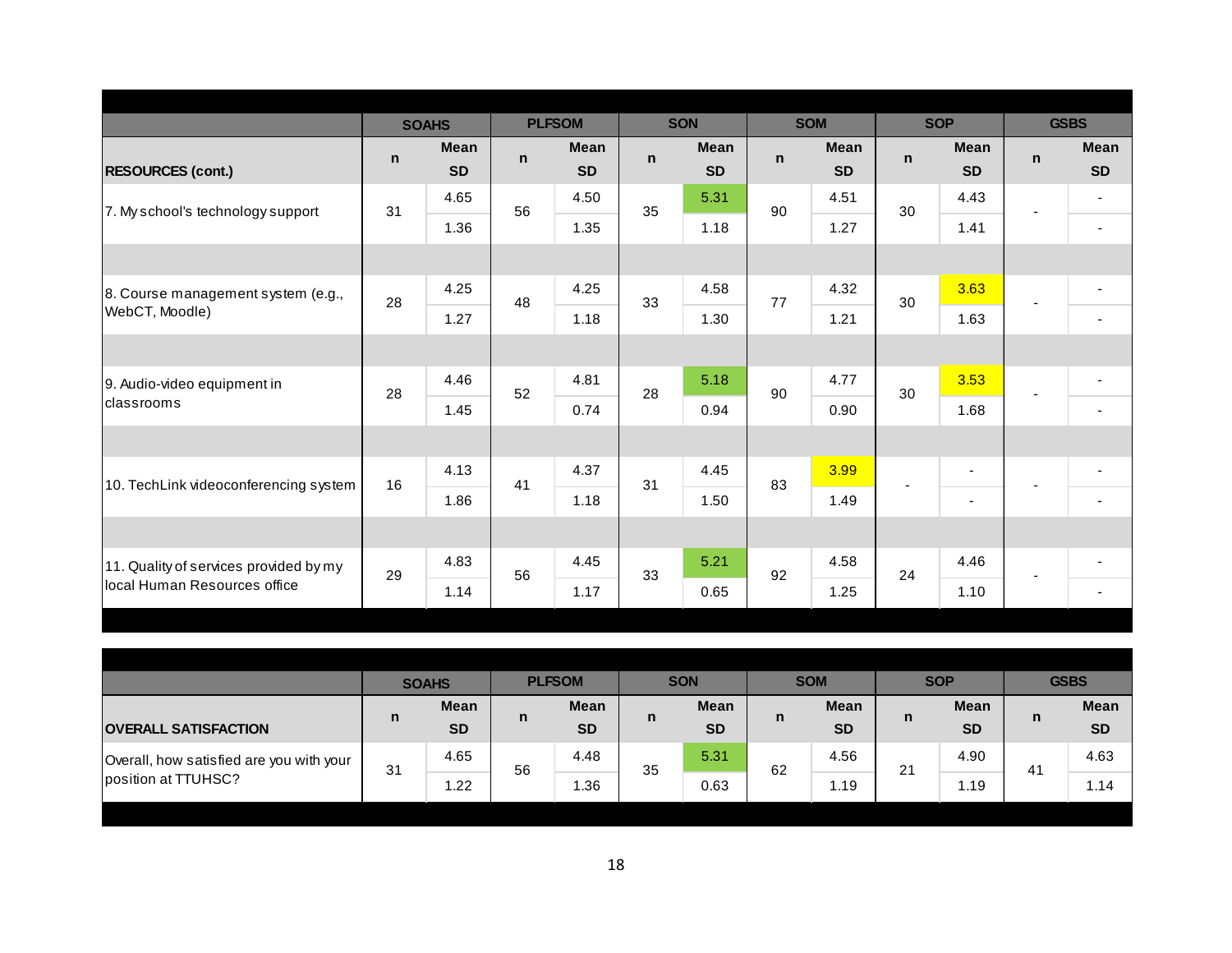|                                                          |              | <b>ABILENE</b>                  |             | <b>AMARILLO</b>          |             | <b>DALLAS/FT.</b><br><b>WORTH</b> |             | <b>EL PASO</b>           |             | <b>HIGHLAND</b><br><b>LAKES</b> |             | <b>LUBBOCK</b>           |             | <b>MIDLAND</b>           |             | <b>ODESSA</b>            |
|----------------------------------------------------------|--------------|---------------------------------|-------------|--------------------------|-------------|-----------------------------------|-------------|--------------------------|-------------|---------------------------------|-------------|--------------------------|-------------|--------------------------|-------------|--------------------------|
|                                                          | $\mathsf{n}$ | <b>Mean</b><br>SD <sup>**</sup> | $\mathbf n$ | <b>Mean</b><br><b>SD</b> | $\mathbf n$ | <b>Mean</b><br><b>SD</b>          | $\mathbf n$ | <b>Mean</b><br><b>SD</b> | $\mathbf n$ | <b>Mean</b><br><b>SD</b>        | $\mathbf n$ | <b>Mean</b><br><b>SD</b> | $\mathbf n$ | <b>Mean</b><br><b>SD</b> | $\mathbf n$ | <b>Mean</b><br><b>SD</b> |
| <b>INSTITUTIONAL LEADERSHIP</b>                          |              |                                 |             |                          |             |                                   |             |                          |             |                                 |             |                          |             |                          |             |                          |
| 1. Interim President's leadership                        | 6            | 5.00                            | 25          | 4.80                     | $< 5$ ***   | $\overline{\phantom{a}}$          | 48          | 4.60                     | < 5         | $\overline{\phantom{a}}$        | 117         | 4.89                     | < 5         | $\overline{\phantom{a}}$ | 9           | 4.11                     |
|                                                          |              | 0.00                            |             | 0.87                     |             | $\blacksquare$                    |             | 0.98                     |             | $\blacksquare$                  |             | 0.87                     |             | $\blacksquare$           |             | 1.05                     |
|                                                          |              |                                 |             |                          |             |                                   |             |                          |             |                                 |             |                          |             |                          |             |                          |
| 2. Communication about the<br>search for a new president | 8            | 3.75                            | 25          | 3.68                     | < 5         | $\overline{\phantom{a}}$          | 51          | 3.63                     | < 5         | $\overline{\phantom{a}}$        | 125         | 3.26                     | < 5         | $\blacksquare$           | 10          | 3.60                     |
|                                                          |              | 1.16                            |             | 1.38                     |             | $\overline{\phantom{a}}$          |             | 1.40                     |             | $\overline{\phantom{a}}$        |             | 1.48                     |             | $\overline{\phantom{a}}$ |             | 1.26                     |
|                                                          |              |                                 |             |                          |             |                                   |             |                          |             |                                 |             |                          |             |                          |             |                          |
| 3. TTUHSC leadership's                                   | 8            | 4.25                            | 22          | 4.23                     | < 5         | $\overline{\phantom{a}}$          | 49          | 3.82                     | < 5         | $\blacksquare$                  | 111         | 3.95                     | < 5         | $\blacksquare$           | 10          | 3.90                     |
| receptivity to faculty input                             |              | 1.04                            |             | 1.11                     |             | $\overline{\phantom{a}}$          |             | 1.34                     |             | $\overline{\phantom{a}}$        |             | 1.34                     |             | $\blacksquare$           |             | 0.88                     |
|                                                          |              |                                 |             |                          |             |                                   |             |                          |             |                                 |             |                          |             |                          |             |                          |
| 4. Recognition by TTUHSC<br>leadership for faculty       | 8            | 4.38                            | 26          | 4.46                     | < 5         | $\overline{a}$                    | 56          | 4.05                     | < 5         | $\blacksquare$                  | 126         | 4.38                     | < 5         | $\blacksquare$           | 10          | 4.20                     |
| accomplishments                                          |              | 1.06                            |             | 1.10                     |             | $\blacksquare$                    |             | 1.27                     |             | $\blacksquare$                  |             | 1.21                     |             | $\sim$                   |             | 1.03                     |
|                                                          |              |                                 |             |                          |             |                                   |             |                          |             |                                 |             |                          |             |                          |             |                          |
| 5. Faculty opportunities to                              | 9            | 3.78                            | 26          | 3.86                     | < 5         | $\overline{\phantom{a}}$          | 55          | 3.58                     | < 5         | $\blacksquare$                  | 124         | 3.82                     | < 5         | $\overline{\phantom{a}}$ | 10          | 4.10                     |
| evaluate TTUHSC leadership                               |              | 1.30                            |             | 1.12                     |             | $\blacksquare$                    |             | 1.34                     |             | $\overline{a}$                  |             | 1.40                     |             | $\sim$                   |             | 0.99                     |
|                                                          |              |                                 |             |                          |             |                                   |             |                          |             |                                 |             |                          |             |                          |             |                          |
| 6. Representation of my                                  | 9            | 4.78                            | 25          | 4.16                     | < 5         | $\overline{\phantom{a}}$          | 54          | 3.96                     | < 5         | $\blacksquare$                  | 113         | 4.24                     | < 5         | $\overline{\phantom{a}}$ | 10          | 3.80                     |
| interests through Faculty Senate                         |              | 0.67                            |             | 1.11                     |             | $\overline{a}$                    |             | 1.27                     |             |                                 |             | 1.26                     |             |                          |             | 1.23                     |

## **APPENDIX C. RESULTS BY CAMPUS**

*\**Means are color-coded to highlight areas of strength and potential improvement (Red: <3.00, Yellow: 3.00-3.99, Green: ≥5.00).

\*\* Standard deviation<br>\*\*\* Campus results are not provided for sub-groups with less than 5 respondents.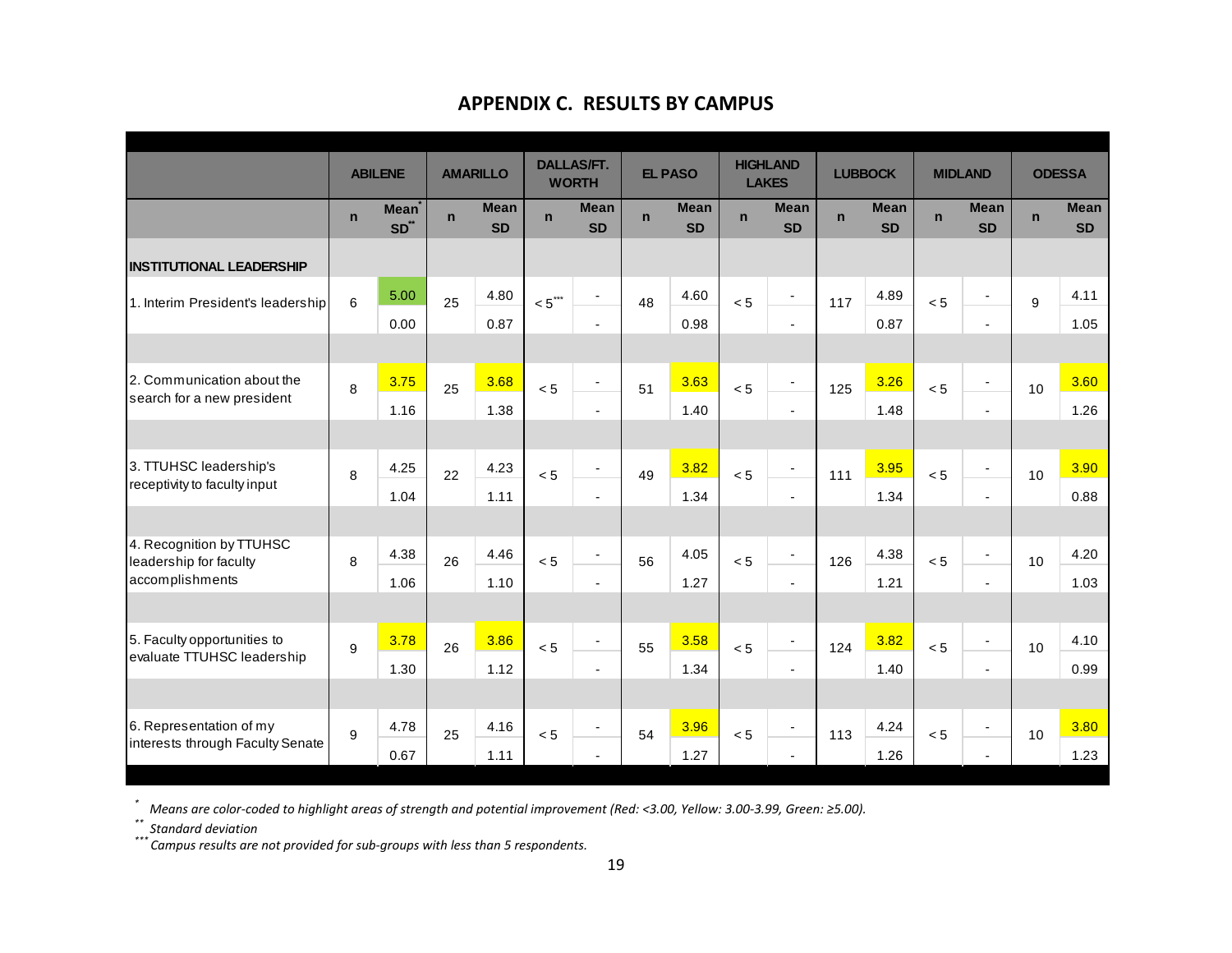|                                                          |              | <b>ABILENE</b>           |             | <b>AMARILLO</b>          |             | <b>DALLAS/FT.</b><br><b>WORTH</b> |              | <b>EL PASO</b>           |             | <b>HIGHLAND</b><br><b>LAKES</b> |              | <b>LUBBOCK</b>           |             | <b>MIDLAND</b>           |              | <b>ODESSA</b>            |
|----------------------------------------------------------|--------------|--------------------------|-------------|--------------------------|-------------|-----------------------------------|--------------|--------------------------|-------------|---------------------------------|--------------|--------------------------|-------------|--------------------------|--------------|--------------------------|
|                                                          | $\mathsf{n}$ | <b>Mean</b><br><b>SD</b> | $\mathbf n$ | <b>Mean</b><br><b>SD</b> | $\mathbf n$ | <b>Mean</b><br><b>SD</b>          | $\mathsf{n}$ | <b>Mean</b><br><b>SD</b> | $\mathbf n$ | <b>Mean</b><br><b>SD</b>        | $\mathsf{n}$ | <b>Mean</b><br><b>SD</b> | $\mathbf n$ | <b>Mean</b><br><b>SD</b> | $\mathsf{n}$ | <b>Mean</b><br><b>SD</b> |
| <b>SCHOOL LEADERSHIP</b>                                 |              |                          |             |                          |             |                                   |              |                          |             |                                 |              |                          |             |                          |              |                          |
| 1. Freedom to speak openly in<br>my school about faculty | 9            | 4.78                     | 25          | 4.64                     | < 5         | $\blacksquare$                    | 60           | 4.32                     | < 5         | $\overline{\phantom{a}}$        | 130          | 4.47                     | < 5         | $\overline{\phantom{a}}$ | 11           | 4.36                     |
| concerns                                                 |              | 1.39                     |             | 1.29                     |             | $\overline{\phantom{a}}$          |              | 1.46                     |             | $\overline{a}$                  |              | 1.33                     |             | $\blacksquare$           |              | 1.21                     |
| 2. Leadership of my school                               | 8            | 5.38                     | 26          | 5.08                     | < 5         | $\blacksquare$                    | 61           | 4.39                     | < 5         | $\blacksquare$                  | 131          | 5.00                     | < 5         | $\overline{\phantom{a}}$ | 11           | 5.00                     |
| dean                                                     |              | 1.06                     |             | 0.98                     |             | $\overline{\phantom{a}}$          |              | 1.65                     |             | ä,                              |              | 1.21                     |             | $\blacksquare$           |              | 0.77                     |
|                                                          |              |                          |             |                          |             |                                   |              |                          |             |                                 |              |                          |             |                          |              |                          |
| 3. My school's recognition of<br>faculty accomplishments | 9            | 5.11                     | 26          | 4.73                     | < 5         | $\overline{\phantom{a}}$          | 60           | 4.28                     | < 5         | $\overline{\phantom{a}}$        | 130          | 4.67                     | < 5         | $\blacksquare$           | 11           | 4.36                     |
|                                                          |              | 1.62                     |             | 1.08                     |             | $\overline{\phantom{a}}$          |              | 1.35                     |             | $\overline{\phantom{a}}$        |              | 1.20                     |             | $\sim$                   |              | 1.03                     |
| 4. Formal evaluation process of                          | 9            | 4.89                     | 26          | 4.73                     | < 5         | $\blacksquare$                    | 59           | 4.12                     | < 5         | $\overline{\phantom{a}}$        | 130          | 4.40                     | < 5         | $\blacksquare$           | 11           | 3.73                     |
| faculty                                                  |              | 1.62                     |             | 1.04                     |             | $\blacksquare$                    |              | 1.53                     |             | $\sim$                          |              | 1.32                     |             | $\sim$                   |              | 1.01                     |
|                                                          |              |                          |             |                          |             |                                   |              |                          |             |                                 |              |                          |             |                          |              |                          |
| 5. Fairness of evaluation by my                          | 9            | 4.67                     | 26          | 4.77                     | < 5         | $\blacksquare$                    | 57           | 4.21                     | < 5         | $\overline{\phantom{a}}$        | 128          | 4.58                     | < 5         | $\blacksquare$           | 11           | 4.73                     |
| school's leadership                                      |              | 1.50                     |             | 1.21                     |             | $\blacksquare$                    |              | 1.52                     |             | $\sim$                          |              | 1.15                     |             | $\sim$                   |              | 0.79                     |
|                                                          |              |                          |             |                          |             |                                   |              |                          |             |                                 |              |                          |             |                          |              |                          |
| 6. Opportunities for faculty to                          | 9            | 4.11                     | 25          | 4.16                     | < 5         | $\blacksquare$                    | 58           | 3.81                     | < 5         | $\overline{\phantom{a}}$        | 127          | 4.07                     | < 5         | $\blacksquare$           | 11           | 4.27                     |
| evaluate their school leadership                         |              | 1.17                     |             | 1.46                     |             | $\overline{a}$                    |              | 1.62                     |             |                                 |              | 1.42                     |             |                          |              | 0.79                     |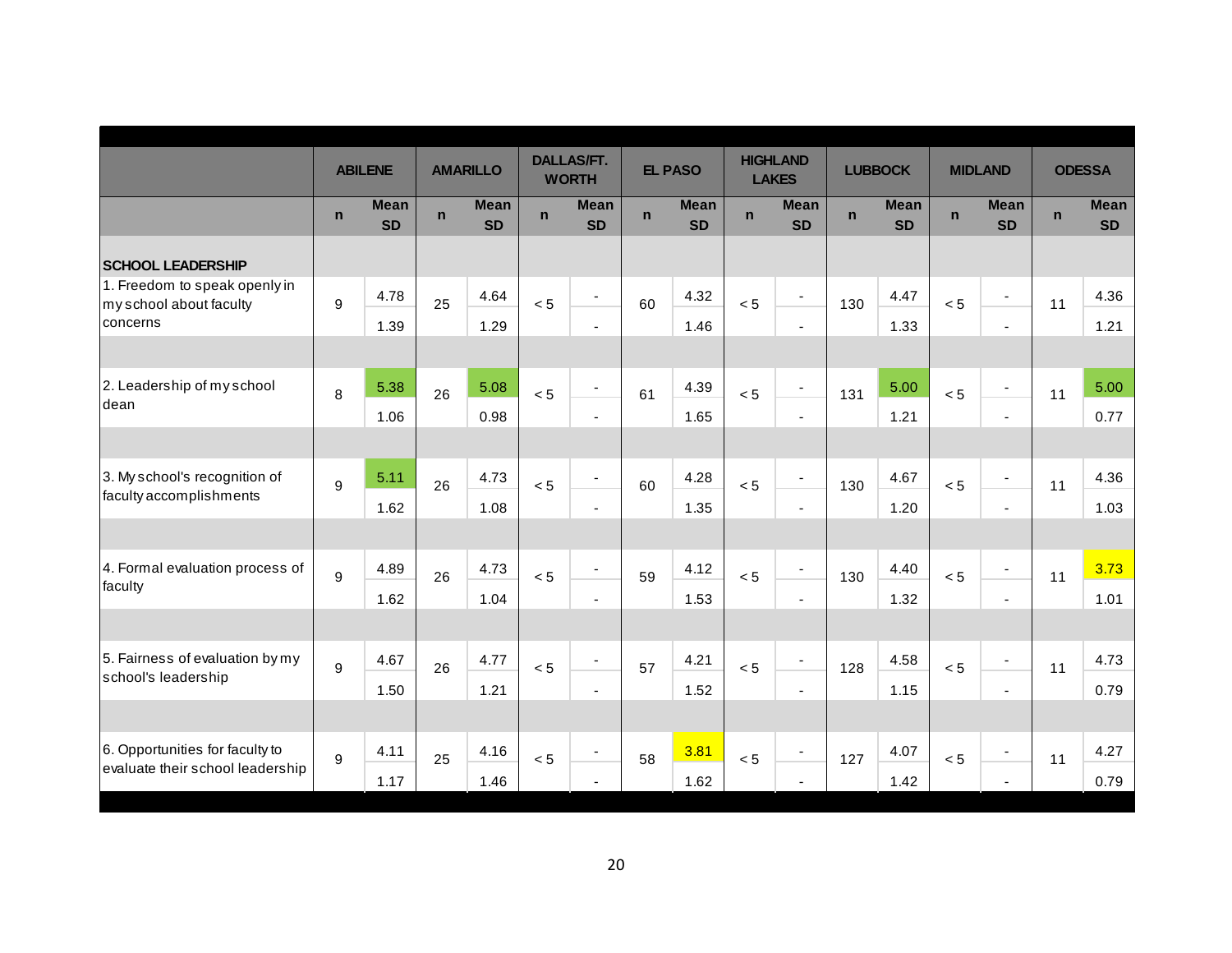|                                  |                  | <b>ABILENE</b>           |              | <b>AMARILLO</b>          |              | <b>DALLAS/FT.</b><br><b>WORTH</b> |             | <b>EL PASO</b>           |             | <b>HIGHLAND</b><br><b>LAKES</b> |              | <b>LUBBOCK</b>           |             | <b>MIDLAND</b>           |              | <b>ODESSA</b>            |
|----------------------------------|------------------|--------------------------|--------------|--------------------------|--------------|-----------------------------------|-------------|--------------------------|-------------|---------------------------------|--------------|--------------------------|-------------|--------------------------|--------------|--------------------------|
|                                  | $\mathbf n$      | <b>Mean</b><br><b>SD</b> | $\mathsf{n}$ | <b>Mean</b><br><b>SD</b> | $\mathsf{n}$ | <b>Mean</b><br><b>SD</b>          | $\mathbf n$ | <b>Mean</b><br><b>SD</b> | $\mathbf n$ | <b>Mean</b><br><b>SD</b>        | $\mathsf{n}$ | <b>Mean</b><br><b>SD</b> | $\mathbf n$ | <b>Mean</b><br><b>SD</b> | $\mathsf{n}$ | <b>Mean</b><br><b>SD</b> |
| <b>TENURE AND PROMOTION</b>      |                  |                          |              |                          |              |                                   |             |                          |             |                                 |              |                          |             |                          |              |                          |
| 1. Clarity of the tenure process | $\overline{7}$   | 5.00                     | 23           | 4.57                     | < 5          | $\overline{\phantom{a}}$          | 55          | 4.67                     | < 5         | $\overline{\phantom{a}}$        | 110          | 4.66                     | < 5         | $\overline{\phantom{a}}$ | 11           | 3.91                     |
|                                  |                  | 0.00                     |              | 0.95                     |              | $\blacksquare$                    |             | 1.02                     |             | $\sim$                          |              | 1.15                     |             | $\blacksquare$           |              | 1.04                     |
|                                  |                  |                          |              |                          |              |                                   |             |                          |             |                                 |              |                          |             |                          |              |                          |
| 2. Criteria used to reach tenure | $\overline{7}$   | 4.71                     | 22           | 4.27                     | < 5          | $\blacksquare$                    | 55          | 4.45                     | < 5         | $\overline{\phantom{a}}$        | 106          | 4.36                     | < 5         | $\overline{\phantom{a}}$ | 11           | 4.00                     |
| decisions                        |                  | 0.76                     |              | 1.03                     |              | $\blacksquare$                    |             | 1.07                     |             | $\sim$                          |              | 1.36                     |             | $\overline{\phantom{a}}$ |              | 1.10                     |
|                                  |                  |                          |              |                          |              |                                   |             |                          |             |                                 |              |                          |             |                          |              |                          |
| 3. Clarity of the promotion      | $\boldsymbol{9}$ | 4.67                     | 25           | 4.56                     | < 5          | $\overline{\phantom{a}}$          | 56          | 4.41                     | < 5         | $\overline{\phantom{a}}$        | 122          | 4.48                     | < 5         | $\overline{\phantom{a}}$ | 11           | 4.00                     |
| process                          |                  | 0.87                     |              | 0.92                     |              | $\blacksquare$                    |             | 1.20                     |             | $\sim$                          |              | 1.19                     |             | $\overline{\phantom{a}}$ |              | 1.10                     |
|                                  |                  |                          |              |                          |              |                                   |             |                          |             |                                 |              |                          |             |                          |              |                          |
| 4. Criteria used to reach        | $\boldsymbol{9}$ | 4.33                     | 26           | 4.23                     | < 5          | $\overline{\phantom{a}}$          | 55          | 4.35                     | < 5         | $\overline{\phantom{a}}$        | 122          | 4.19                     | < 5         | $\overline{\phantom{a}}$ | 11           | 3.73                     |
| promotion decisions              |                  | 0.87                     |              | 0.95                     |              | $\blacksquare$                    |             | 1.24                     |             | $\blacksquare$                  |              | 1.42                     |             | $\overline{\phantom{a}}$ |              | 1.35                     |
|                                  |                  |                          |              |                          |              |                                   |             |                          |             |                                 |              |                          |             |                          |              |                          |
| 5. Clarity of the merit pay      | 9                | 4.22                     | 26           | 3.46                     | < 5          | $\blacksquare$                    | 57          | 3.70                     | < 5         | $\overline{\phantom{a}}$        | 120          | 3.66                     | < 5         | $\overline{\phantom{a}}$ | 10           | 3.30                     |
| process                          |                  | 1.39                     |              | 1.33                     |              | $\blacksquare$                    |             | 1.56                     |             | $\blacksquare$                  |              | 1.53                     |             | $\overline{\phantom{a}}$ |              | 1.34                     |
|                                  |                  |                          |              |                          |              |                                   |             |                          |             |                                 |              |                          |             |                          |              |                          |
| 6. Criteria used to reach merit  | 9                | 4.33                     | 26           | 3.58                     | < 5          | $\blacksquare$                    | 56          | 3.66                     | < 5         | $\overline{\phantom{a}}$        | 118          | 3.72                     | < 5         | $\overline{\phantom{a}}$ | 10           | 3.20                     |
| pay decisions                    |                  | 1.50                     |              | 1.24                     |              | $\sim$                            |             | 1.58                     |             | $\overline{a}$                  |              | 1.50                     |             | $\blacksquare$           |              | 1.23                     |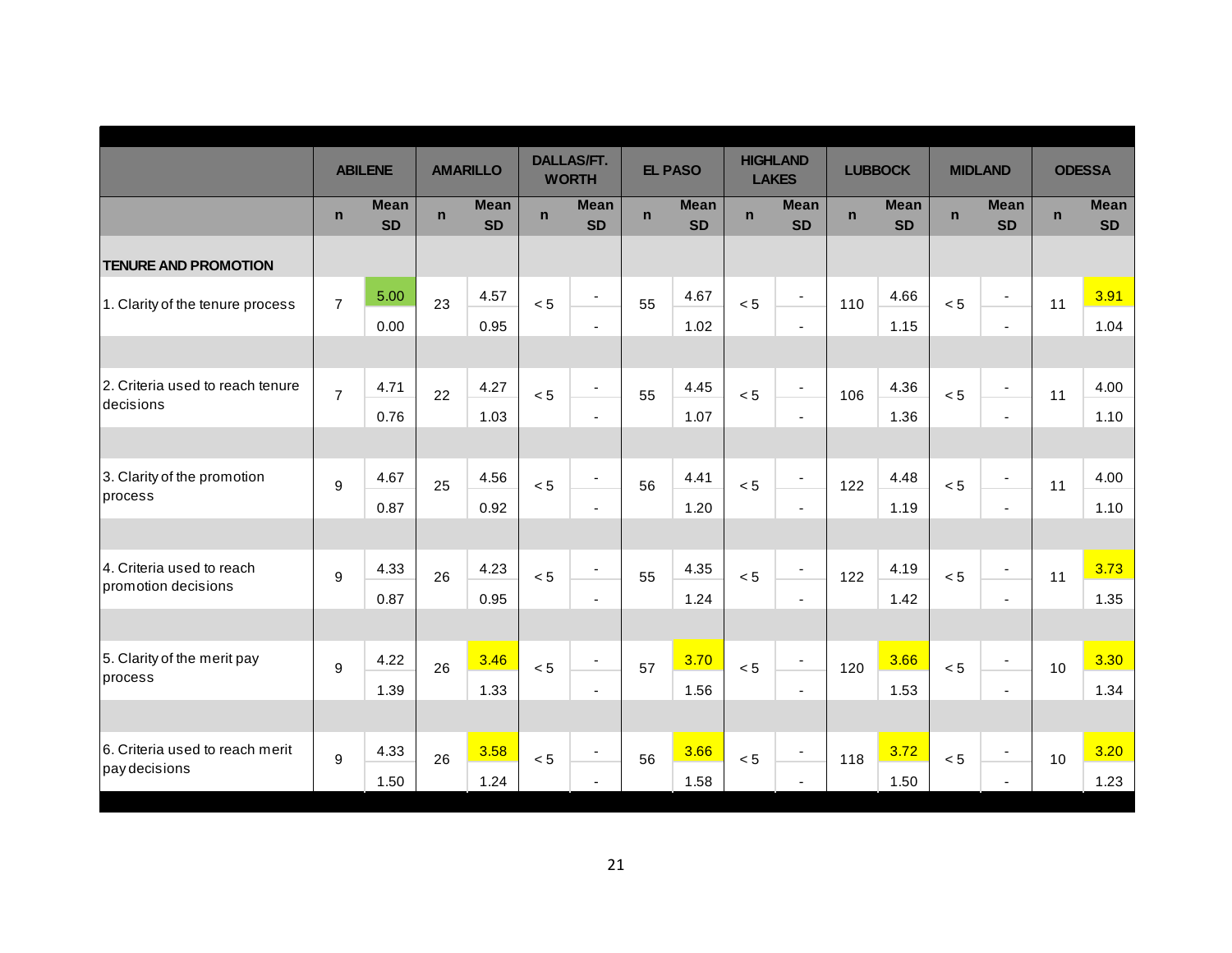|                                           |                  | <b>ABILENE</b>           |             | <b>AMARILLO</b>          |              | <b>DALLAS/FT.</b><br><b>WORTH</b> |             | <b>EL PASO</b>           |             | <b>HIGHLAND</b><br><b>LAKES</b> |             | <b>LUBBOCK</b>           |              | <b>MIDLAND</b>           |              | <b>ODESSA</b>            |
|-------------------------------------------|------------------|--------------------------|-------------|--------------------------|--------------|-----------------------------------|-------------|--------------------------|-------------|---------------------------------|-------------|--------------------------|--------------|--------------------------|--------------|--------------------------|
|                                           | $\mathsf{n}$     | <b>Mean</b><br><b>SD</b> | $\mathbf n$ | <b>Mean</b><br><b>SD</b> | $\mathsf{n}$ | <b>Mean</b><br><b>SD</b>          | $\mathbf n$ | <b>Mean</b><br><b>SD</b> | $\mathbf n$ | <b>Mean</b><br><b>SD</b>        | $\mathbf n$ | <b>Mean</b><br><b>SD</b> | $\mathsf{n}$ | <b>Mean</b><br><b>SD</b> | $\mathsf{n}$ | <b>Mean</b><br><b>SD</b> |
| <b>CLIMATE AND CULTURE</b>                |                  |                          |             |                          |              |                                   |             |                          |             |                                 |             |                          |              |                          |              |                          |
| 1. Sense of belonging at<br><b>TTUHSC</b> | 9                | 5.11                     | 26          | 4.62                     | < 5          | $\overline{\phantom{a}}$          | 60          | 4.58                     | < 5         | $\overline{\phantom{a}}$        | 132         | 4.60                     | < 5          | $\overline{\phantom{a}}$ | 11           | 4.73                     |
|                                           |                  | 0.78                     |             | 0.94                     |              | $\blacksquare$                    |             | 1.25                     |             | $\blacksquare$                  |             | 1.20                     |              | ä,                       |              | 0.79                     |
|                                           |                  |                          |             |                          |              |                                   |             |                          |             |                                 |             |                          |              |                          |              |                          |
| 2. Sense of belonging to my               | $\boldsymbol{9}$ | 5.33                     | 26          | 4.73                     | < 5          | $\overline{\phantom{a}}$          | 60          | 4.57                     | < 5         | $\overline{\phantom{a}}$        | 131         | 4.67                     | < 5          | $\overline{\phantom{a}}$ | 11           | 4.64                     |
| school                                    |                  | 0.71                     |             | 1.00                     |              | $\blacksquare$                    |             | 1.35                     |             | $\overline{\phantom{a}}$        |             | 1.27                     |              | ä,                       |              | 1.03                     |
|                                           |                  |                          |             |                          |              |                                   |             |                          |             |                                 |             |                          |              |                          |              |                          |
| 3. Diversity within my school             | 9                | 4.78                     | 26          | 4.62                     | < 5          | $\blacksquare$                    | 59          | 4.85                     | < 5         | $\overline{\phantom{a}}$        | 130         | 4.70                     | < 5          | ÷                        | 11           | 4.36                     |
|                                           |                  | 1.09                     |             | 1.30                     |              | $\blacksquare$                    |             | 0.98                     |             | $\blacksquare$                  |             | 1.03                     |              | $\blacksquare$           |              | 0.81                     |
|                                           |                  |                          |             |                          |              |                                   |             |                          |             |                                 |             |                          |              |                          |              |                          |
| 4. My teaching workload                   | 9                | 4.56                     | 26          | 4.58                     | < 5          | $\overline{\phantom{a}}$          | 57          | 4.54                     | < 5         | $\overline{\phantom{a}}$        | 124         | 4.72                     | < 5          | $\overline{\phantom{a}}$ | 11           | 4.82                     |
|                                           |                  | 0.88                     |             | 1.39                     |              | $\blacksquare$                    |             | 1.24                     |             | $\sim$                          |             | 0.93                     |              | $\overline{a}$           |              | 0.60                     |
|                                           |                  |                          |             |                          |              |                                   |             |                          |             |                                 |             |                          |              |                          |              |                          |
| 5. My clinical workload                   | $\overline{7}$   | 4.14                     | 16          | 4.69                     | < 5          | $\blacksquare$                    | 44          | 4.00                     | < 5         | $\blacksquare$                  | 94          | 4.49                     | < 5          | $\overline{\phantom{a}}$ | 10           | 4.70                     |
|                                           |                  | 0.69                     |             | 0.48                     |              | $\blacksquare$                    |             | 1.56                     |             | $\blacksquare$                  |             | 1.23                     |              | $\blacksquare$           |              | 0.82                     |
|                                           |                  |                          |             |                          |              |                                   |             |                          |             |                                 |             |                          |              |                          |              |                          |
| 6. Research expectations for my           | 8                | 4.25                     | 25          | 4.60                     | < 5          | $\overline{\phantom{a}}$          | 60          | 4.12                     | < 5         | $\overline{\phantom{a}}$        | 121         | 4.35                     | < 5          | $\blacksquare$           | 11           | 4.27                     |
| position                                  |                  | 0.89                     |             | 1.26                     |              | $\overline{\phantom{a}}$          |             | 1.47                     |             | $\blacksquare$                  |             | 1.24                     |              | $\blacksquare$           |              | 1.01                     |
|                                           |                  |                          |             |                          |              |                                   |             |                          |             |                                 |             |                          |              |                          |              |                          |
| 7. Service/committee                      | 9                | 4.00                     | 25          | 4.64                     | < 5          | $\overline{\phantom{a}}$          | 59          | 4.29                     | < 5         | $\overline{\phantom{a}}$        | 127         | 4.69                     | < 5          | $\overline{a}$           | 11           | 4.64                     |
| expectations for my position              |                  | 1.12                     |             | 1.19                     |              | $\blacksquare$                    |             | 1.37                     |             | $\overline{\phantom{a}}$        |             | 0.95                     |              | $\overline{\phantom{a}}$ |              | 0.81                     |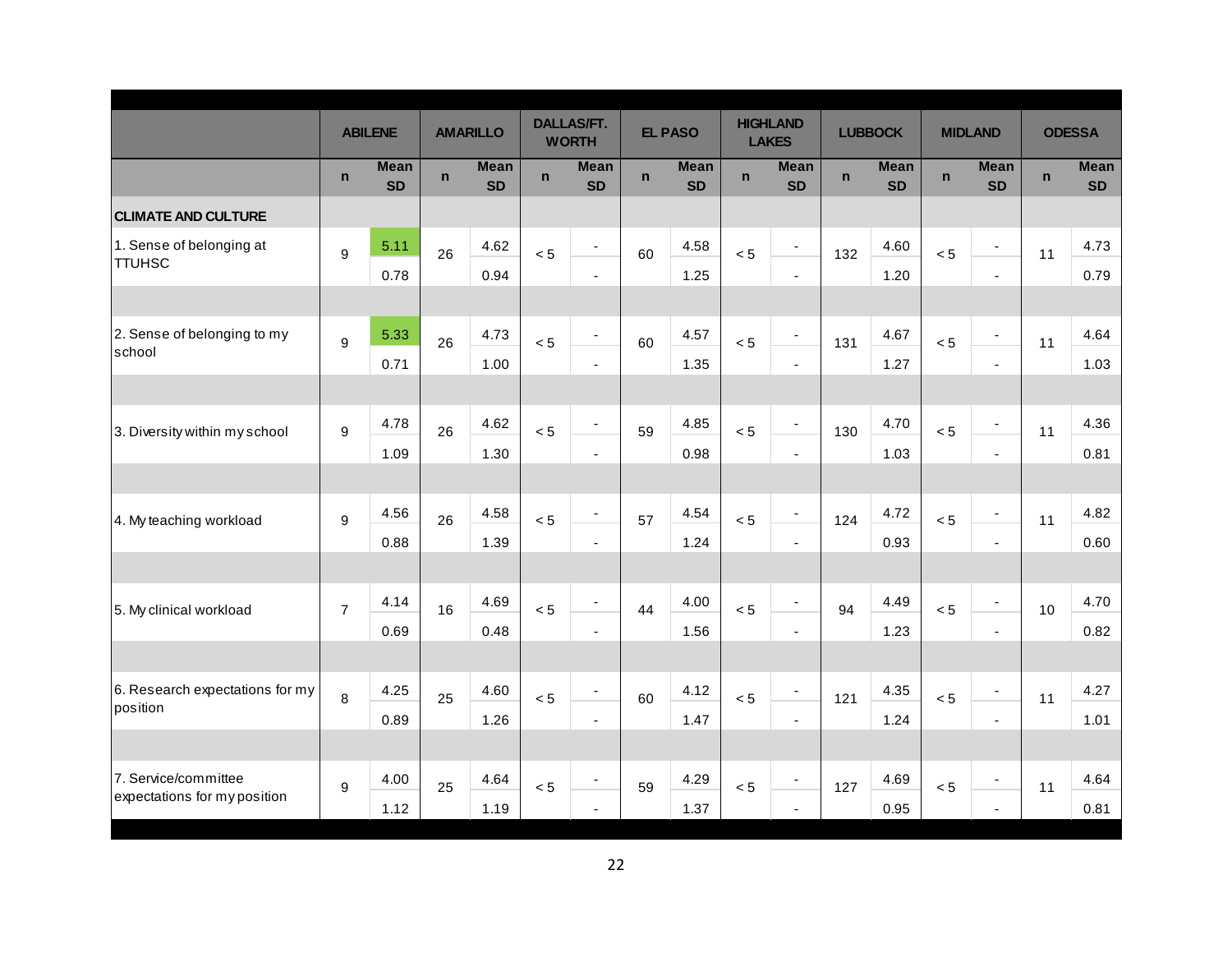|                                 |                | <b>ABILENE</b>           |             | <b>AMARILLO</b>          |             | <b>DALLAS/FT.</b><br><b>WORTH</b> |             | <b>EL PASO</b>           |              | <b>HIGHLAND</b><br><b>LAKES</b> |             | <b>LUBBOCK</b>           |             | <b>MIDLAND</b>               |              | <b>ODESSA</b>            |
|---------------------------------|----------------|--------------------------|-------------|--------------------------|-------------|-----------------------------------|-------------|--------------------------|--------------|---------------------------------|-------------|--------------------------|-------------|------------------------------|--------------|--------------------------|
|                                 | $\mathbf n$    | <b>Mean</b><br><b>SD</b> | $\mathbf n$ | <b>Mean</b><br><b>SD</b> | $\mathbf n$ | <b>Mean</b><br><b>SD</b>          | $\mathbf n$ | <b>Mean</b><br><b>SD</b> | $\mathsf{n}$ | <b>Mean</b><br><b>SD</b>        | $\mathbf n$ | <b>Mean</b><br><b>SD</b> | $\mathbf n$ | <b>Mean</b><br><b>SD</b>     | $\mathsf{n}$ | <b>Mean</b><br><b>SD</b> |
| <b>PROFESSIONAL DEVELOPMENT</b> |                |                          |             |                          |             |                                   |             |                          |              |                                 |             |                          |             |                              |              |                          |
| 1. Faculty mentoring process    | 9              | 4.67                     | 22          | 4.18                     | < 5         |                                   | 57          | 3.86                     | < 5          | ٠                               | 125         | 3.91                     | < 5         |                              | 11           | 3.91                     |
|                                 |                | 0.87                     |             | 1.37                     |             | $\blacksquare$                    |             | 1.33                     |              | $\blacksquare$                  |             | 1.63                     |             | $\blacksquare$               |              | 0.70                     |
|                                 |                |                          |             |                          |             |                                   |             |                          |              |                                 |             |                          |             |                              |              |                          |
| 2. Opportunities to develop my  | $\overline{7}$ | 4.14                     | 25          | 4.20                     | < 5         |                                   | 59          | 3.86                     | < 5          | $\overline{\phantom{a}}$        | 126         | 4.03                     | < 5         | $\qquad \qquad \blacksquare$ | 10           | 4.20                     |
| research skills                 |                | 0.90                     |             | 1.41                     |             | $\blacksquare$                    |             | 1.46                     |              | $\blacksquare$                  |             | 1.33                     |             | $\blacksquare$               |              | 1.14                     |
|                                 |                |                          |             |                          |             |                                   |             |                          |              |                                 |             |                          |             |                              |              |                          |
| 3. Opportunities to develop my  | 9              | 4.22                     | 26          | 4.27                     | < 5         | $\overline{\phantom{a}}$          | 59          | 4.41                     | < 5          | $\overline{\phantom{a}}$        | 129         | 4.58                     | < 5         | $\overline{\phantom{a}}$     | 11           | 4.73                     |
| teaching skills                 |                | 0.83                     |             | 1.22                     |             | $\blacksquare$                    |             | 1.21                     |              | $\sim$                          |             | 1.21                     |             | $\blacksquare$               |              | 1.01                     |
|                                 |                |                          |             |                          |             |                                   |             |                          |              |                                 |             |                          |             |                              |              |                          |
| 4. Opportunities to develop my  | $\overline{7}$ | 4.57                     | 17          | 5.00                     | < 5         | $\blacksquare$                    | 45          | 4.53                     | < 5          | $\overline{\phantom{a}}$        | 92          | 4.70                     | < 5         | $\overline{\phantom{a}}$     | 11           | 4.55                     |
| clinical skills                 |                | 0.79                     |             | 0.50                     |             | $\blacksquare$                    |             | 0.97                     |              | $\sim$                          |             | 1.11                     |             | $\blacksquare$               |              | 0.82                     |
|                                 |                |                          |             |                          |             |                                   |             |                          |              |                                 |             |                          |             |                              |              |                          |
| 5. Collaboration among faculty  | 9              | 4.56                     | 26          | 4.46                     | < 5         | $\overline{\phantom{a}}$          | 61          | 4.10                     | < 5          | $\blacksquare$                  | 132         | 4.43                     | < 5         | $\blacksquare$               | 11           | 4.36                     |
| within my school                |                | 1.13                     |             | 1.30                     |             | $\blacksquare$                    |             | 1.31                     |              | $\sim$                          |             | 1.39                     |             | $\overline{\phantom{a}}$     |              | 1.21                     |
|                                 |                |                          |             |                          |             |                                   |             |                          |              |                                 |             |                          |             |                              |              |                          |
| 6. Collaboration among faculty  | $\overline{7}$ | 4.29                     | 25          | 3.68                     | < 5         |                                   | 56          | 3.70                     | < 5          | $\overline{\phantom{a}}$        | 122         | 3.88                     | < 5         |                              | 10           | 3.80                     |
| across schools                  |                | 0.95                     |             | 1.55                     |             | $\blacksquare$                    |             | 1.44                     |              | $\sim$                          |             | 1.34                     |             | $\blacksquare$               |              | 1.40                     |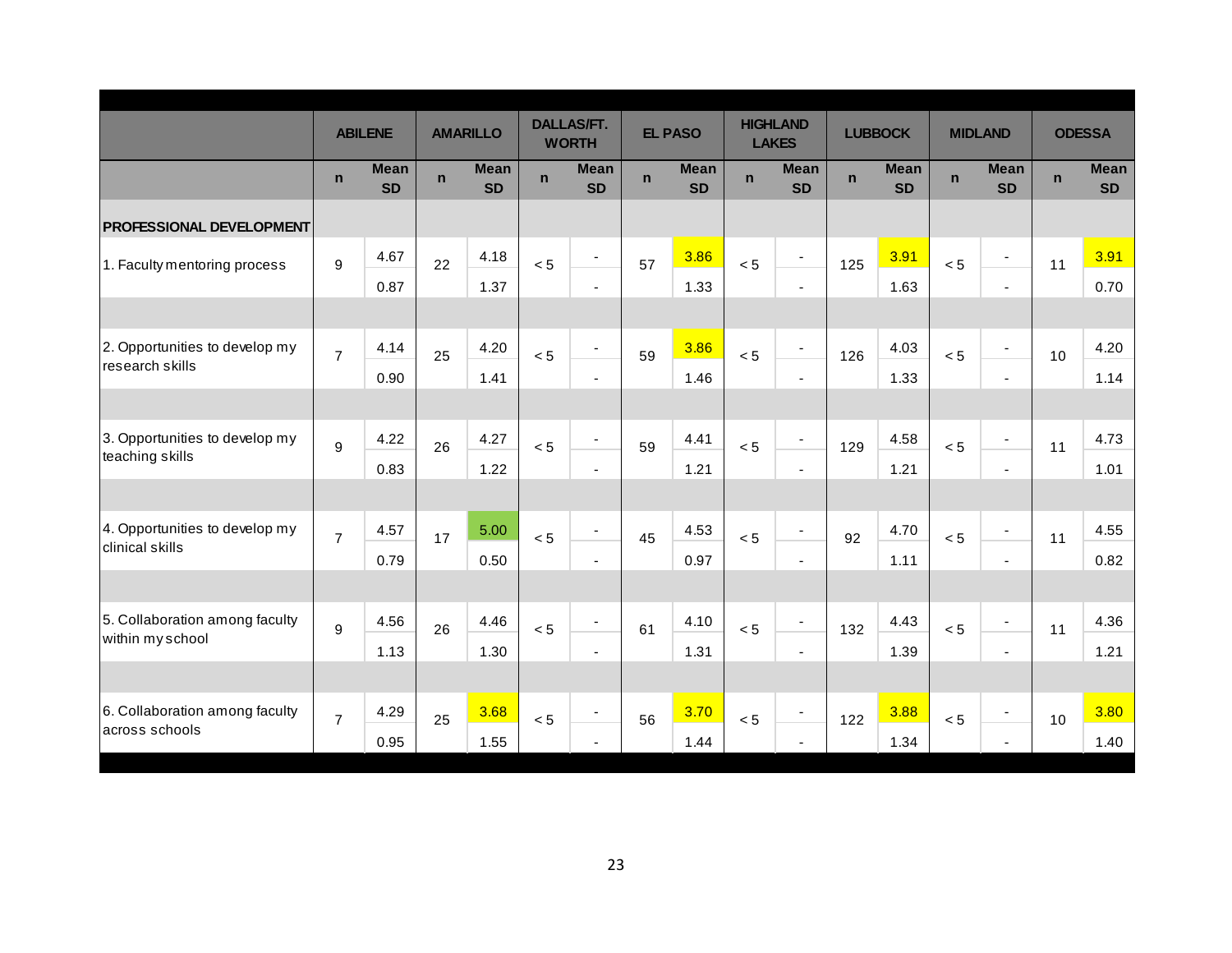|                                                     |                  | <b>ABILENE</b>           |             | <b>AMARILLO</b>          |             | <b>DALLAS/FT.</b><br><b>WORTH</b> |             | <b>EL PASO</b>           |             | <b>HIGHLAND</b><br><b>LAKES</b> |              | <b>LUBBOCK</b>           |             | <b>MIDLAND</b>           |             | <b>ODESSA</b>            |
|-----------------------------------------------------|------------------|--------------------------|-------------|--------------------------|-------------|-----------------------------------|-------------|--------------------------|-------------|---------------------------------|--------------|--------------------------|-------------|--------------------------|-------------|--------------------------|
|                                                     | $\mathbf n$      | <b>Mean</b><br><b>SD</b> | $\mathbf n$ | <b>Mean</b><br><b>SD</b> | $\mathbf n$ | <b>Mean</b><br><b>SD</b>          | $\mathbf n$ | <b>Mean</b><br><b>SD</b> | $\mathbf n$ | <b>Mean</b><br><b>SD</b>        | $\mathsf{n}$ | <b>Mean</b><br><b>SD</b> | $\mathbf n$ | <b>Mean</b><br><b>SD</b> | $\mathbf n$ | <b>Mean</b><br><b>SD</b> |
| <b>RESOURCES</b>                                    |                  |                          |             |                          |             |                                   |             |                          |             |                                 |              |                          |             |                          |             |                          |
| 1. Clerical/administrative<br>assistance            | 8                | 5.75                     | 25          | 4.84                     | < 5         | $\blacksquare$                    | 61          | 4.46                     | < 5         | $\blacksquare$                  | 132          | 4.55                     | < 5         | $\overline{\phantom{a}}$ | 11          | 5.18                     |
|                                                     |                  | 0.46                     |             | 0.90                     |             | $\blacksquare$                    |             | 1.40                     |             | $\overline{\phantom{a}}$        |              | 1.43                     |             | $\blacksquare$           |             | 1.25                     |
| 2. Office space                                     | 9                | 5.22                     | 25          | 5.00                     | < 5         | $\blacksquare$                    | 61          | 4.38                     | < 5         | $\blacksquare$                  | 130          | 4.65                     | < 5         | $\overline{\phantom{a}}$ | 11          | 5.18                     |
|                                                     |                  | 1.39                     |             | 1.15                     |             | $\blacksquare$                    |             | 1.37                     |             | $\blacksquare$                  |              | 1.34                     |             | $\blacksquare$           |             | 1.25                     |
|                                                     |                  |                          |             |                          |             |                                   |             |                          |             |                                 |              |                          |             |                          |             |                          |
| 3. Laboratory and/or research<br>space              | < 5              | $\blacksquare$           | 18          | 4.56                     | < 5         | $\blacksquare$                    | 48          | 4.02                     | < 5         | $\overline{\phantom{a}}$        | 88           | 4.61                     | < 5         | $\overline{\phantom{a}}$ | 6           | 4.17                     |
|                                                     |                  | $\mathbf{r}$             |             | 1.25                     |             | $\blacksquare$                    |             | 1.44                     |             | $\sim$                          |              | 1.25                     |             | $\blacksquare$           |             | 1.47                     |
|                                                     |                  |                          |             |                          |             |                                   |             |                          |             |                                 |              |                          |             |                          |             |                          |
| 4. Availability of office equipment<br>and supplies | 9                | 5.22                     | 26          | 5.08                     | < 5         | $\blacksquare$                    | 60          | 4.58                     | < 5         | $\overline{\phantom{a}}$        | 131          | 4.83                     | < 5         | $\overline{\phantom{a}}$ | 11          | 5.27                     |
|                                                     |                  | 1.30                     |             | 1.02                     |             | $\blacksquare$                    |             | 1.23                     |             | $\overline{\phantom{a}}$        |              | 1.13                     |             | $\blacksquare$           |             | 0.65                     |
|                                                     |                  |                          |             |                          |             |                                   |             |                          |             |                                 |              |                          |             |                          |             |                          |
| 5. Access to library resources                      | $\boldsymbol{9}$ | 4.89                     | 26          | 5.31                     | < 5         | $\blacksquare$                    | 60          | 5.13                     | < 5         | $\blacksquare$                  | 133          | 5.02                     | < 5         | ÷,                       | 11          | 5.64                     |
|                                                     |                  | 1.36                     |             | 0.88                     |             | $\blacksquare$                    |             | 0.68                     |             | $\overline{\phantom{a}}$        |              | 0.99                     |             | $\blacksquare$           |             | 0.50                     |
|                                                     |                  |                          |             |                          |             |                                   |             |                          |             |                                 |              |                          |             |                          |             |                          |
| 6. TTUHSC technology support                        | 9                | 5.44                     | 25          | 4.44                     | < 5         | $\blacksquare$                    | 61          | 4.72                     | < 5         | $\blacksquare$                  | 132          | 4.73                     | < 5         | $\overline{a}$           | 11          | 4.91                     |
| (IT Help desk)                                      |                  | 0.73                     |             | 1.53                     |             | $\sim$                            |             | 1.27                     |             | $\blacksquare$                  |              | 1.14                     |             | $\blacksquare$           |             | 1.14                     |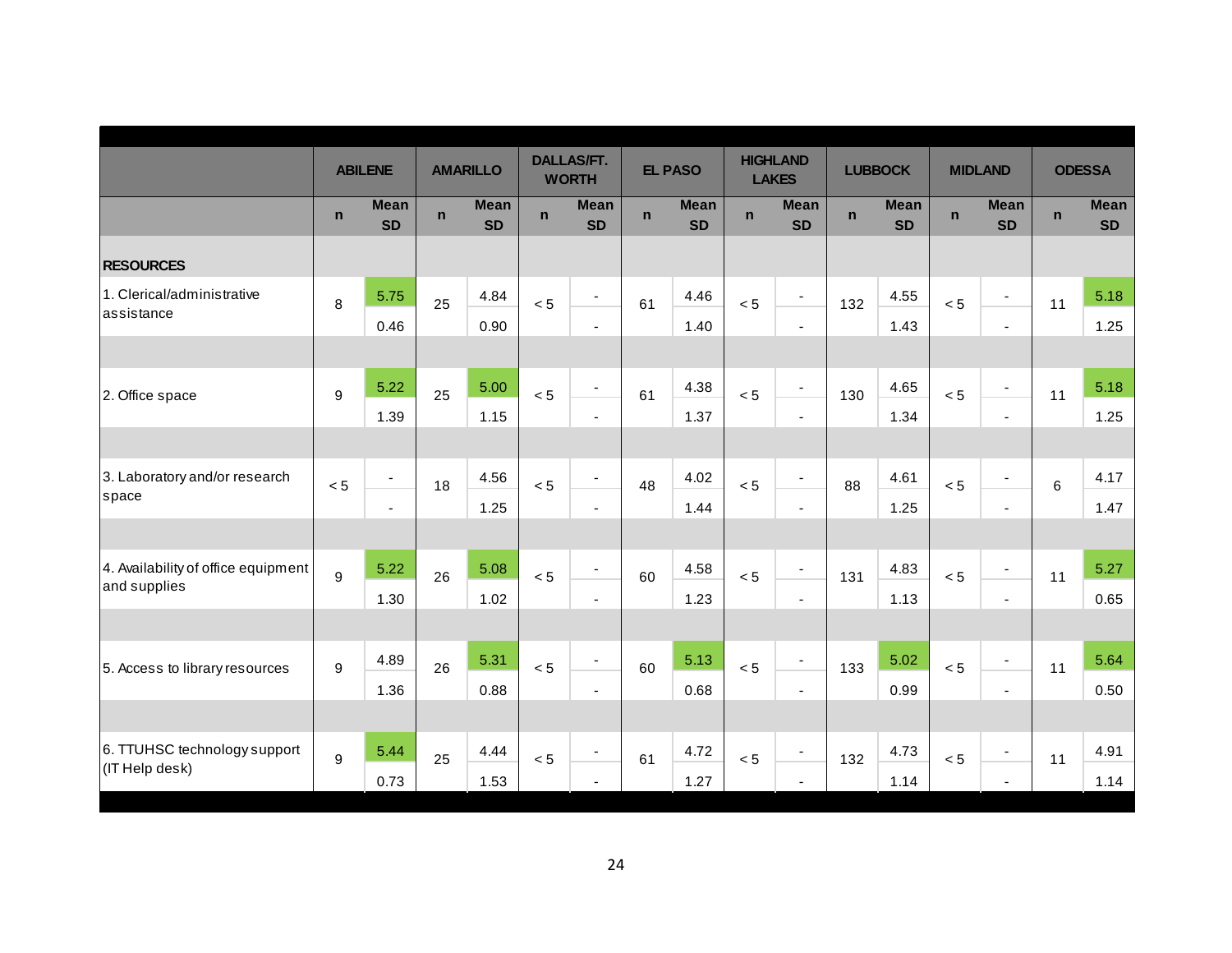|                                                                 |                | <b>ABILENE</b>           |             | <b>AMARILLO</b>          |             | <b>DALLAS/FT.</b><br><b>WORTH</b> |             | <b>EL PASO</b>           |             | <b>HIGHLAND</b><br><b>LAKES</b> |             | <b>LUBBOCK</b>           |             | <b>MIDLAND</b>           |             | <b>ODESSA</b>            |
|-----------------------------------------------------------------|----------------|--------------------------|-------------|--------------------------|-------------|-----------------------------------|-------------|--------------------------|-------------|---------------------------------|-------------|--------------------------|-------------|--------------------------|-------------|--------------------------|
|                                                                 | $\mathsf{n}$   | <b>Mean</b><br><b>SD</b> | $\mathbf n$ | <b>Mean</b><br><b>SD</b> | $\mathbf n$ | <b>Mean</b><br><b>SD</b>          | $\mathbf n$ | <b>Mean</b><br><b>SD</b> | $\mathbf n$ | <b>Mean</b><br><b>SD</b>        | $\mathbf n$ | <b>Mean</b><br><b>SD</b> | $\mathbf n$ | <b>Mean</b><br><b>SD</b> | $\mathbf n$ | <b>Mean</b><br><b>SD</b> |
| <b>RESOURCES (cont.)</b>                                        |                |                          |             |                          |             |                                   |             |                          |             |                                 |             |                          |             |                          |             |                          |
| 7. My school's technology                                       | 9              | 5.56                     | 26          | 4.31                     | < 5         | $\blacksquare$                    | 61          | 4.52                     | < 5         | $\blacksquare$                  | 128         | 4.70                     | < 5         | $\overline{\phantom{a}}$ | 11          | 4.45                     |
| support                                                         |                | 0.73                     |             | 1.41                     |             | $\sim$                            |             | 1.41                     |             |                                 |             | 1.31                     |             |                          |             | 1.29                     |
|                                                                 |                |                          |             |                          |             |                                   |             |                          |             |                                 |             |                          |             |                          |             |                          |
| 8. Course management system                                     | 9              | 4.44                     | 26          | 3.77                     | < 5         | $\blacksquare$                    | 53          | 4.26                     | < 5         | $\blacksquare$                  | 113         | 4.33                     | < 5         | $\overline{\phantom{a}}$ | 8           | 4.38                     |
| (e.g., WebCT, Moodle)                                           |                | 1.42                     |             | 1.39                     |             | $\sim$                            |             | 1.24                     |             | $\blacksquare$                  |             | 1.33                     |             | $\blacksquare$           |             | 0.74                     |
|                                                                 |                |                          |             |                          |             |                                   |             |                          |             |                                 |             |                          |             |                          |             |                          |
| 9. Audio-video equipment in                                     | 9              | 4.33                     | 25          | 3.76                     | < 5         | $\blacksquare$                    | 57          | 4.82                     | < 5         | $\blacksquare$                  | 120         | 4.85                     | < 5         | $\overline{\phantom{a}}$ | 11          | 4.27                     |
| Iclassrooms                                                     |                | 1.12                     |             | 1.64                     |             | $\sim$                            |             | 0.76                     |             | $\blacksquare$                  |             | 1.01                     |             | $\blacksquare$           |             | 1.10                     |
|                                                                 |                |                          |             |                          |             |                                   |             |                          |             |                                 |             |                          |             |                          |             |                          |
| 10. TechLink videoconferencing                                  | $\overline{7}$ | 4.29                     |             | $\overline{\phantom{a}}$ | < 5         | $\blacksquare$                    | 45          | 4.40                     | < 5         | $\overline{\phantom{a}}$        | 103         | 4.18                     | < 5         | $\blacksquare$           | 11          | 3.82                     |
| system                                                          |                | 1.25                     |             | $\blacksquare$           |             | $\blacksquare$                    |             | 1.16                     |             | $\blacksquare$                  |             | 1.54                     |             | $\blacksquare$           |             | 1.40                     |
|                                                                 |                |                          |             |                          |             |                                   |             |                          |             |                                 |             |                          |             |                          |             |                          |
| 11. Quality of services provided<br>by my local Human Resources | 6              | 4.17                     | 25          | 4.56                     | < 5         | $\overline{\phantom{a}}$          | 61          | 4.48                     | < 5         | $\overline{\phantom{a}}$        | 128         | 4.73                     | < 5         | $\overline{\phantom{a}}$ | 11          | 5.09                     |
| office                                                          |                | 1.17                     |             | 1.19                     |             | $\blacksquare$                    |             | 1.21                     |             | $\overline{\phantom{0}}$        |             | 1.16                     |             |                          |             | 0.54                     |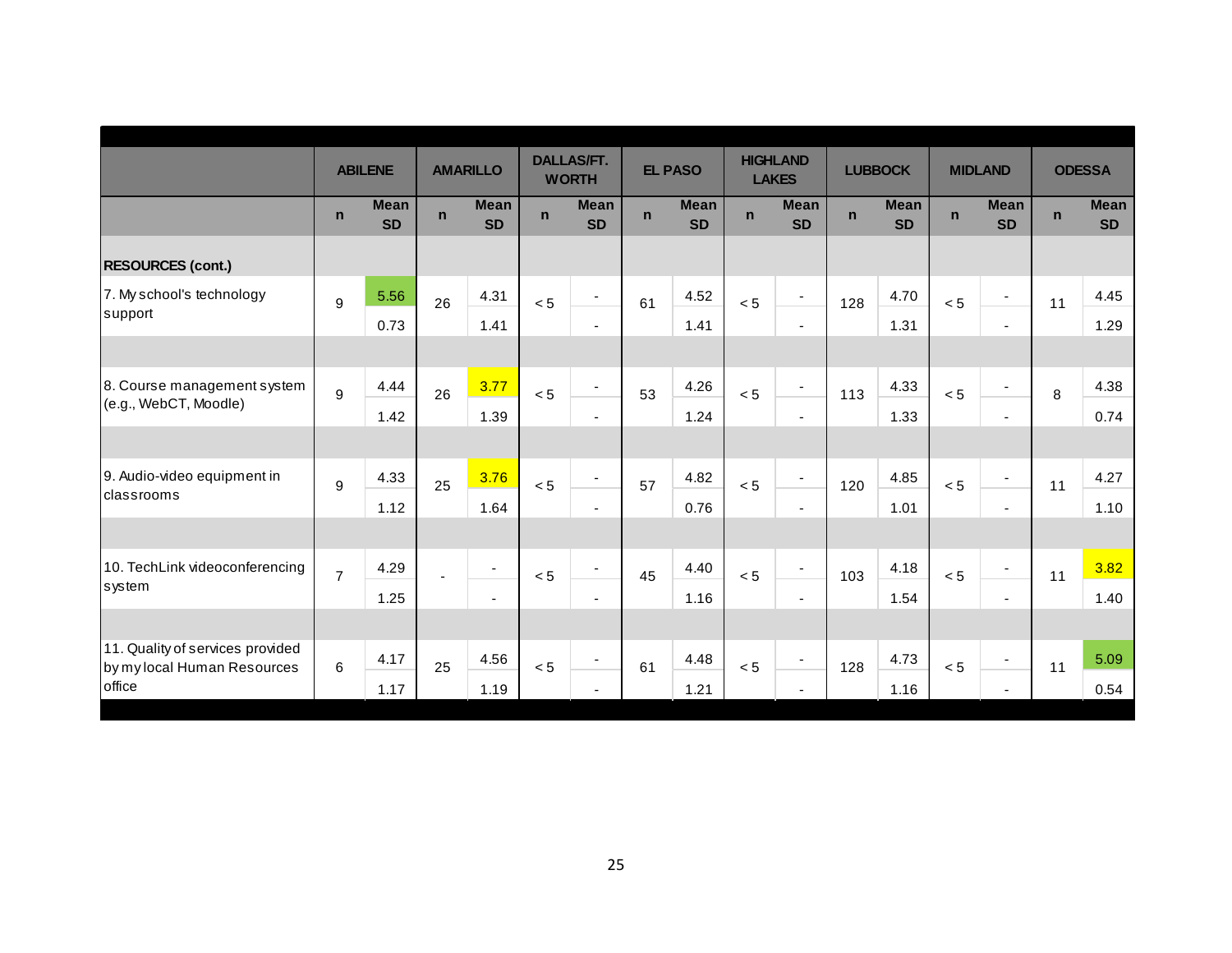|                                | <b>ABILENE</b> |                          | <b>AMARILLO</b> |                          | <b>DALLAS/FT.</b><br><b>WORTH</b> |                          | <b>EL PASO</b> |                          | <b>HIGHLAND</b><br><b>LAKES</b> |                          | <b>LUBBOCK</b> |                          | <b>MIDLAND</b> |                          | <b>ODESSA</b> |                          |
|--------------------------------|----------------|--------------------------|-----------------|--------------------------|-----------------------------------|--------------------------|----------------|--------------------------|---------------------------------|--------------------------|----------------|--------------------------|----------------|--------------------------|---------------|--------------------------|
|                                | $\mathbf n$    | <b>Mean</b><br><b>SD</b> | $\mathsf{n}$    | <b>Mean</b><br><b>SD</b> | $\mathsf{n}$                      | <b>Mean</b><br><b>SD</b> | $\mathsf{n}$   | <b>Mean</b><br><b>SD</b> | $\mathbf n$                     | <b>Mean</b><br><b>SD</b> | $\mathsf{n}$   | <b>Mean</b><br><b>SD</b> | n              | <b>Mean</b><br><b>SD</b> | n             | <b>Mean</b><br><b>SD</b> |
| <b>OVERALL SATISFACTION</b>    |                |                          |                 |                          |                                   |                          |                |                          |                                 |                          |                |                          |                |                          |               |                          |
|                                |                |                          |                 |                          |                                   |                          |                |                          |                                 |                          |                |                          |                |                          |               |                          |
| Overall, how satisfied are you | 9              | 5.11                     | 26              | 4.73                     | < 5                               |                          | 61             | 4.43                     | < 5                             | $\overline{\phantom{0}}$ | 133            | 4.71                     | < 5            | $\overline{\phantom{0}}$ | 11            | 5.00                     |
| with your position at TTUHSC?  |                | 0.60                     |                 | 1.00                     |                                   | -                        |                | 1.40                     |                                 | $\overline{\phantom{0}}$ |                | 1.18                     |                | $\overline{\phantom{a}}$ |               | 0.45                     |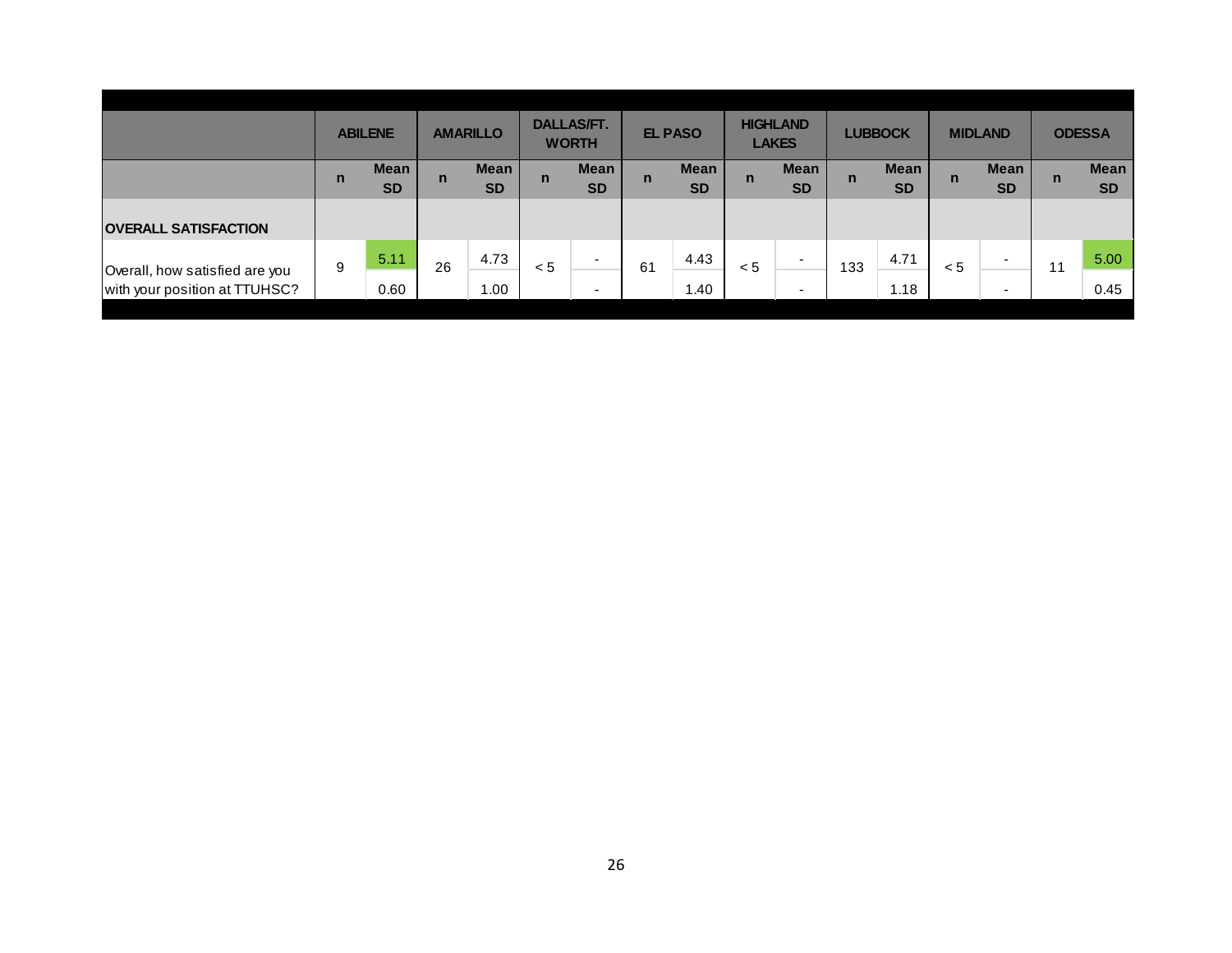### **Appendix D. Open‐Ended Comments**

#### **WHAT IS THE MOST POSITIVE ASPECT ABOUT WORKING AT TTUHSC?**

- **1. Climate and Culture (139)**
	- •Collegiality (69)
	- •Mission and vision (32)
	- •General environment (21)

#### **2. School Leadership (16)**

- •Chair (6)
- • $\bullet$  Dean (6)
- • $\bullet$  In general (4)
- **3. Resources (10)**
	- Facilities (4)
	- •Benefits (3)
	- $\bullet$  $\bullet$  In general (2)

#### **4. Professional Development (9)**

- **5. Institutional Leadership (2) Other (2)**
- **6. Tenure and Promotion (0)**